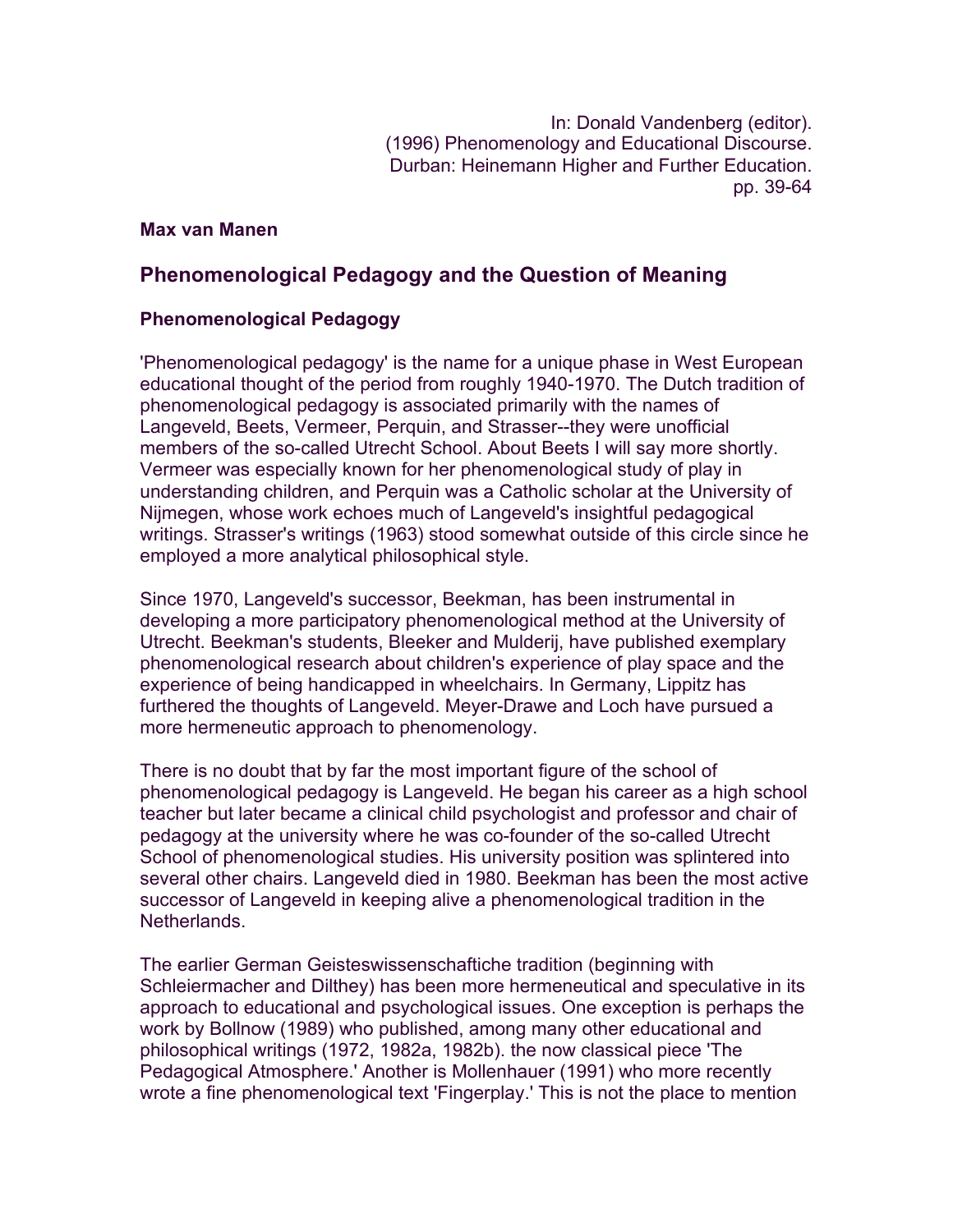all phenomenologically oriented figures who contributed directly or indirectly to the pedagogical tradition in the Netherlands and Germany.

Since the 1970s, there have been various initiatives to build a phenomenological research tradition in North America. In education these efforts were limited. The work of Greene (1973, 1985) and Vandenberg (1969, 1971, 1974) (not to be confused with the earlier mentioned namesake) stand out. Sometimes the influential and popular work of humanistic psychology, such as Rogers and Maslow, has been compared to phenomenology, although, from the other (European) side, one has expressed reservations about these comparisons. More scientific American variations of phenomenological psychology also met some success (for example, the early work by Giorgi 1970 and the more recent text by Moustakas 1994). In education, in the last decade, there has been a virtual explosion of studies that purport phenomenological and hermeneutical affiliations, but often these writings bear little resemblance to the insightful interpretive texts of the original phenomenological tradition. For the present I leave out of consideration also the many forms of inquiry that seem propelled by different aims: ethnography, narrative inquiry, (auto)biographic writing, feminist programs, action research, deconstructive analysis, speculative hermeneutics, forms of postmodern critique, and so forth. So rather than comment on these manifold contemporary developments (and at the risk of being called Eurocentric) I will orient to the practice of phenomenology as it grew out of the West European school of phenomenological pedagogy and psychology.

Selected pedagogical writings by Langeveld (1983a, 1983b, 1967, 1971, 1984, 1987), Buytendijk (1988), Bollnow (1989), Mollenhauer (1991), Beekman (1983), Hellemans (1984, 1990), Levering (1992), Meyer-Drawe (1986), Lippitz (1983, 1986), Loch (1986), Bleeker and Mulderij (1993) have been translated and published in *Phenomenology and Pedagogy.* A few translations have been published in journals such as Universitas and Education. Recently, another score of articles has appeared in the volume *Phenomenological Psychology: The Dutch School,* edited and translated by Kockelmans (1987). For the person interested in pedagogical concerns it may seem unfortunate that the selections in Kockelmans' text are mostly limited to the field of psychology. However, there are several reasons that make phenomenological psychology of interest to educators, child psychologists, teacher educators, counselors, and others who are pedagogically involved with children.

First, the phrase 'phenomenological psychology' functioned in the Dutch and German context as a label to indicate a general phenomenological approach to the lifeworld. The phenomenological movement has been developed by representatives from fields as diverse as education, medicine, counseling, psychiatry, psychology, theology, philosophy, and philosophical anthropology. Its proponents promoted a practical empirical concept of phenomenology guided by a method and attitude designed to better understand the other person from his or her lived world. Moreover, the work of these existential phenomenologists was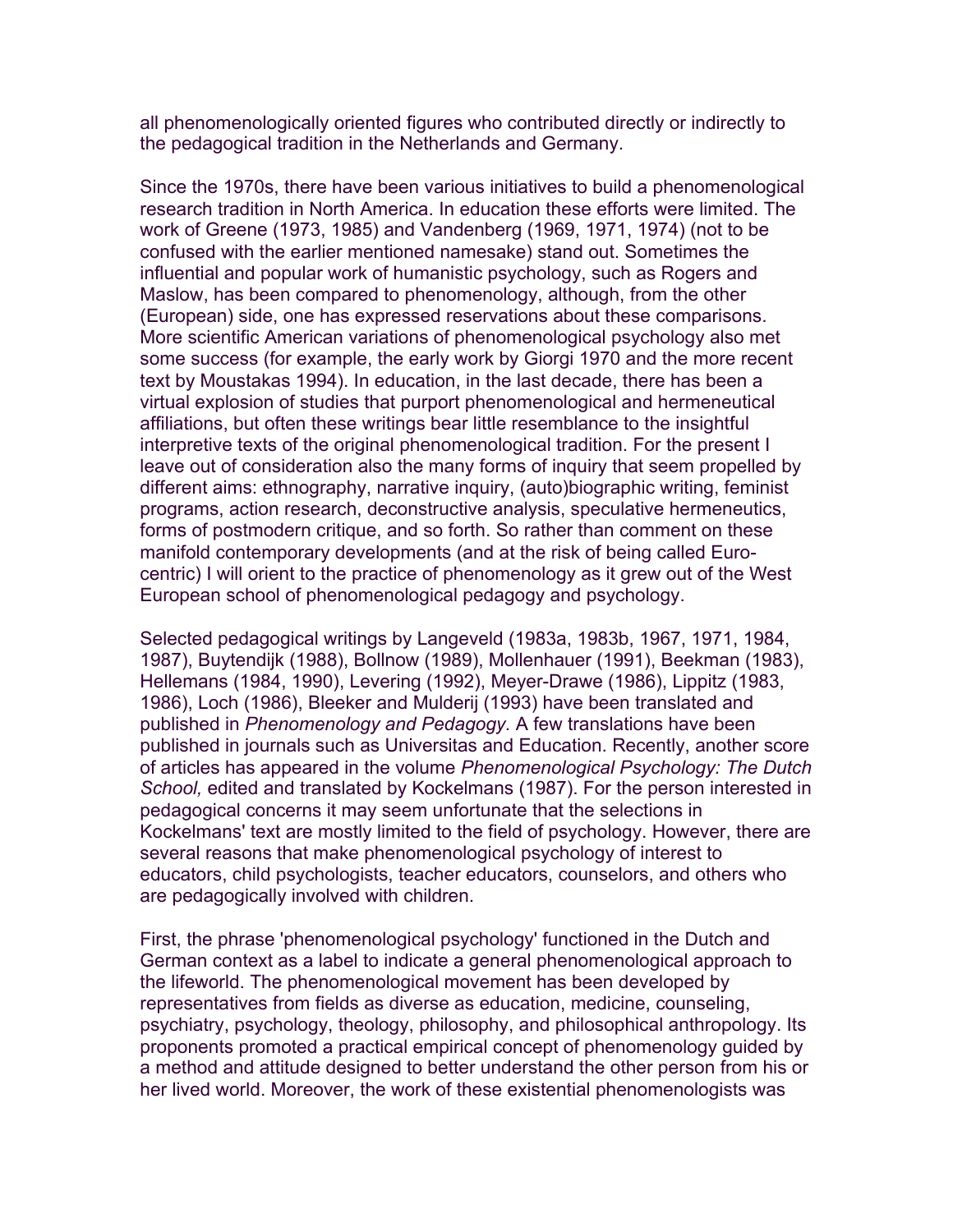strongly drawn by a normative ethic. Educators such as Langeveld (1972), Beets (1975), and Perquin (1964) frequently criticized the attempts of trying to separate pedagogical thought and concrete pedagogical activities from their normative ingredients.

Second, much of the work by the Dutch and German phenomenologists was driven by pedagogical and andragogical values. After the Second World War there existed a general concern with examining human values that would restore a sense of meaningfulness, personal relationship, and at homeness in a world that was felt to be adrift on social currents of massification, nihilism, and alienation (see Weijers 1991). While there exist certain incompatible differences in the views of phenomenology as expressed in the work of, for example, Buytendijk, Bollnow, and Strasser, they seem to agree on an epistemology of practice that is fed by the formative pedagogical process of Bildung or formative education.

The collection by Kockelmans takes some of its material from the original text *Person and World,* edited by the psychiatrist van den Berg and the psychologist Linschoten (1953). *Person and World* contains Langeveld's classical pedagogical text 'The Secret Place in the Life of the Child,' which is not included in Kockelmans. The volume Person and World was dedicated to Buytendijk, one of the co-founders of the group at the University of Utrecht. The latter started his career in medicine, but soon took an academic position (first at the University of Groningen and then at Utrecht) where he applied his phenomenological scholarship to the broad area of biology, physiology, psychology, and childpsychology (1973, 1974).

Kockelmans describes how the phenomenological tradition of Western Europe had undergone certain transformations away from Husserl's transcendental phenomenology toward an existential (experiential) approach as exemplified in the philosophical writings by Heidegger, Sartre, and Merleau-Ponty. Husserl had wanted to arrive at something genuinely unquestionable and indubitable and he tried to locate this foundation in transcendental subjectivity. However, transcendental subjectivity operates in the sphere of the transcendental ego that is abstracted from the concrete lives of real human beings. 'Husserl's transcendental subjectivity as the ultimate source of all meaning is as such without world,' said Kockelmans (1987: 26). For this reason, hermeneutic and existential phenomenologists could not accept Husserl's striving for a purely eidetic presuppositionless form of inquiry. Husserl's transcendental ego was a philosophical abstraction that prevents one from remaining connected with the world as we live it. It is no accident, therefore, that Langeveld termed the work of the Utrecht School a 'home, kitchen, street' approach to phenomenological inquiry. He was interested in doing practical phenomenology and not in philosophical questions about indubitable knowledge and the condition of phenomenological understanding. This interest in mundane everyday concerns is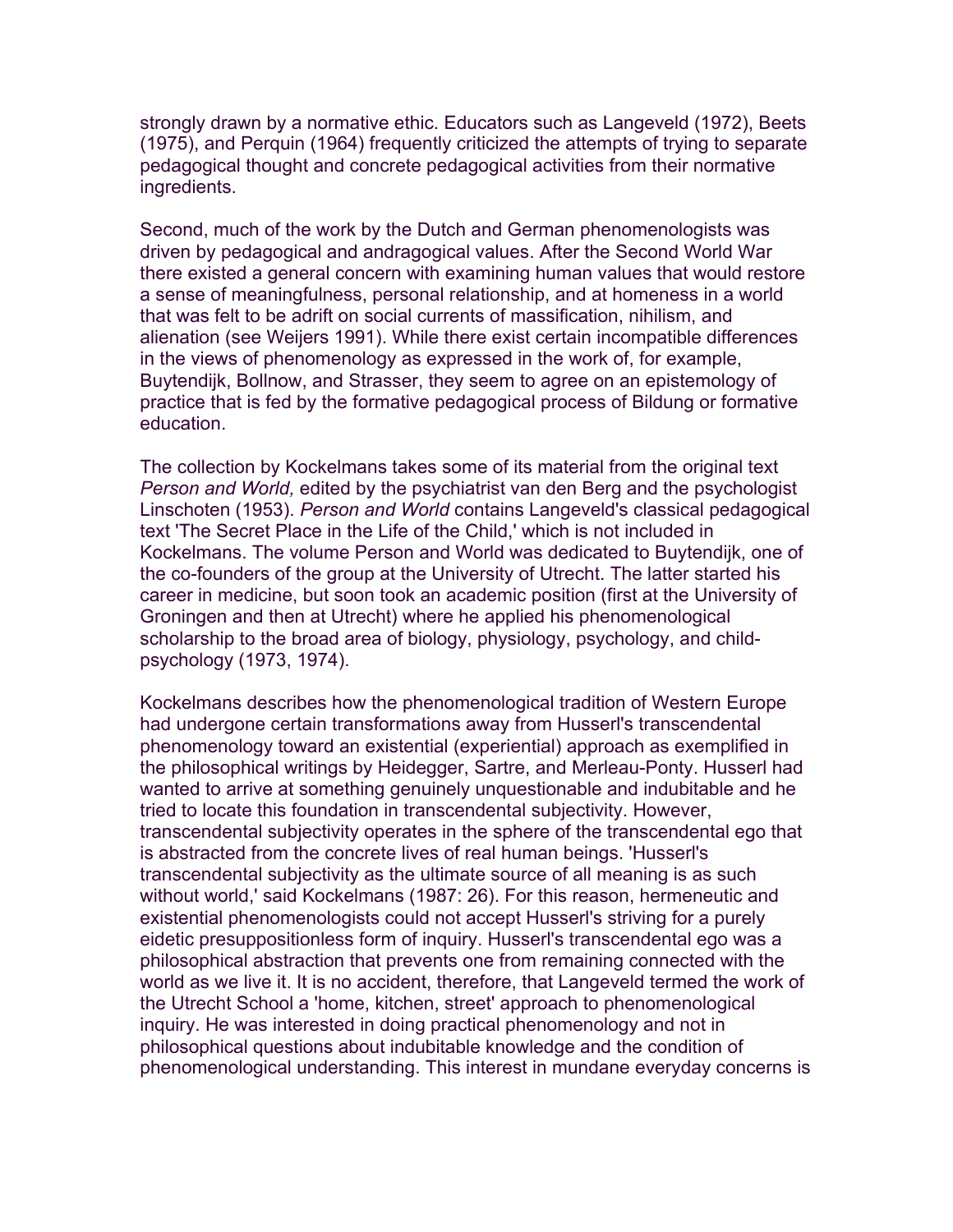evident also in the topics of Kockelmans' collection: 'The Hotel Room,' 'The Body in Sexual Encounter,' 'Driving a Car,' 'The Sickbed,' 'Falling Asleep.'

## **3 Langeveld's Pedagogy**

If there is a single thought that characterizes the program of phenomenology as practiced by Langeveld, Buytendijk, van den Berg, Linschoten, Beets, and others, it is that they diminish the importance of the role of abstract theory in understanding human experience. Langeveld suggested that bringing up and educating children must be brought to reflective awareness 'without becoming alienated from reality by making this bringing to consciousness too theoretically charged with abstract nonsense' and thus getting alienated from the world in which we all must live. He thought that there was already too much theorizing in teacher education. In Langeveld's words:

So this is the important, pedagogically fundamental question: how can I help bring a child to humanness in a world which has alienated itself from children--a world which upon entering is an alienating world. (Taped personal communication 1978. My translation)

Langeveld thought that it could be shown phenomenologically that it is impossible to act as educator while ignoring the pre-theoretic relevancies of the lifeworld.

Those relevancies belong to the structure of the lifeworld implicitly, while they can be made explicit by the pedagogue who reflects on them. This means that when a child is born we bear responsibility, and that is a value concept. When I feed the child and keep it alive then this is the immediate reality of the lifeworld. But why do I sustain the child? How do I have to make decisions about the life of this child? If at birth, I would let the child starve, everyone would say, 'you are a murderer, that is intolerable.' But when you keep the child alive--what are you then?

The point is, of course, that pedagogy is from the very beginning a moral act. (Taped personal communication 1978. My translation)

The phenomenological usage of the terms 'theory' and 'science' is often somewhat ironic. The phenomenological attitude must attempt to maintain a precarious balance between reflection (at the risk of alienating ourselves from the world as lived) and an immediate grasping of meaning as experienced in everyday living. Merleau-Ponty expressed this well in his often-quoted articulation of the phenomenological reflection:

Reflection does not withdraw from the world towards the unity of consciousness as the world's basis; it steps back to watch the forms of transcendence fly up like sparks from a fire; it slackens the intentional threads which attach us to the world and thus brings them to our notice. (1962: xiii)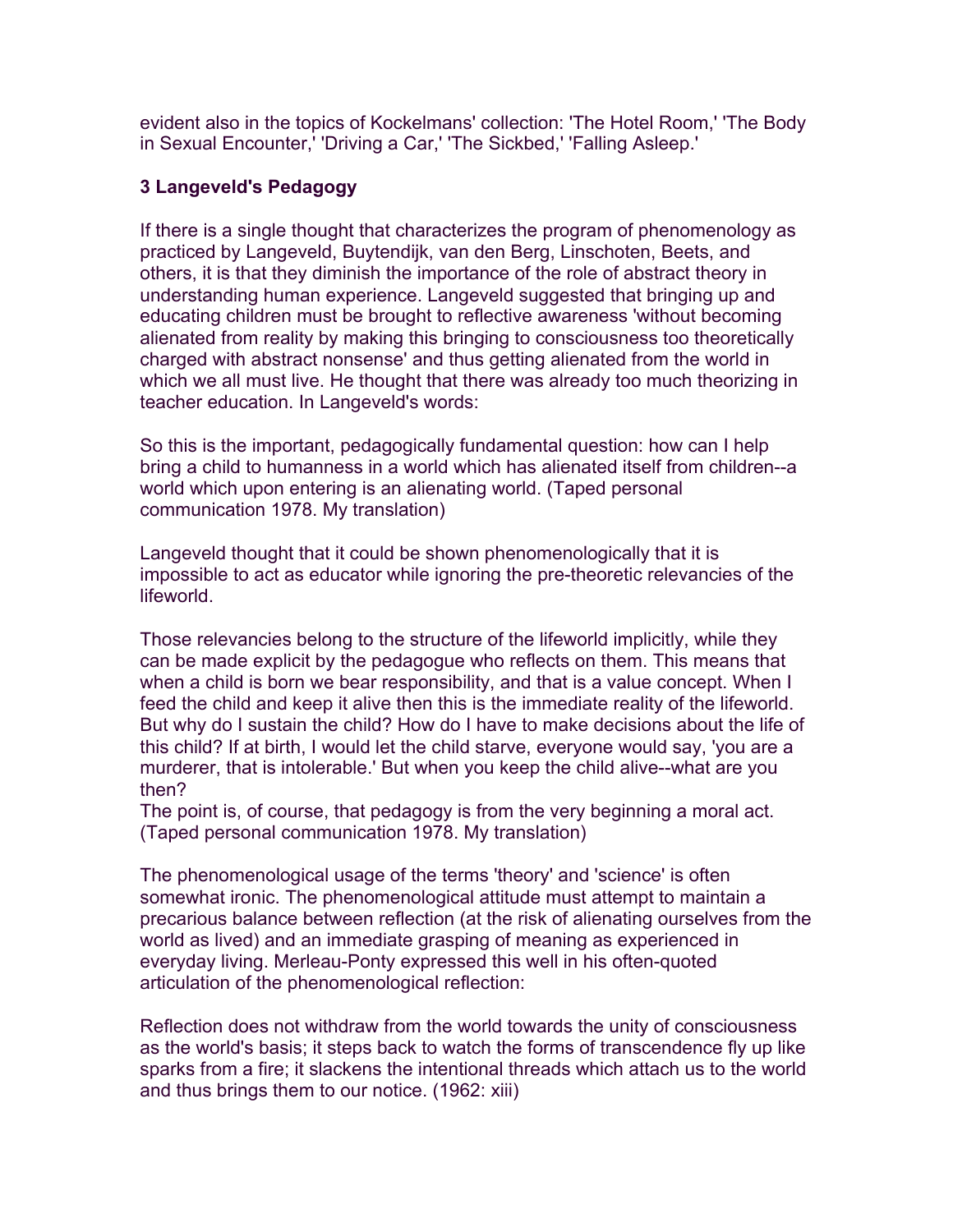In making experience phenomenologically transparent one cannot avoid a certain degree of abstraction, theorizing, that is involved in all reflective writing. And yet, as Merleau-Ponty points out, the phenomenological text must aim at constantly evoking experience as lived in the attempt to maintain a reflective grasp of it: 'the ambition to make reflection emulate the unreflective life of consciousness' (1962: xv).

# **3.1 The Normative Context**

In addition to acknowledging a nontheoretical thrust to phenomenological pedagogical work, Langeveld also posited the primacy of normative or ethical thought in phenomenological reflection about our living with children. Langeveld (1979) set out to show that the pedagogical situation in everyday life is from the very first normative, finding its origin in the relation of parent and child or teacher and student. Pedagogy does not just want to know how things are; pedagogical inquiry always has an inherent practical intent because sooner or later this knowledge figures in how one must act (Langeveld 1979: 1). So, for Langeveld the issue of the place and meaning of phenomenological inquiry is primarily a function of how one stands and acts in the world. During his own student years Langeveld had followed lectures by Husserl, and he explicitly accepted phenomenological method while rejecting philosophical aims: 'We use the term 'phenomenology' after Husserl. With Husserl the term 'phenomenology' occurs in two meaning contexts: to signify a method and to signify a philosophy. We use the term exclusively to refer to the method and remain completely impartial to Husserl's development of a phenomenological philosophy' (1972: 105. My translation). And, argues Langeveld,

[pedagogy] is a science of experience, it is a human science, indeed it is a normative human science which is followed or studied with practical intent [it] is a science of experience because it finds its object (the pedagogical situation) in the world of lived experience. It is a human science because the pedagogical situation rests on human intent It is normative because it distinguishes between what is good and what is not good for a child It is practical because all this is brought to bear in the practical process of education and childrearing. (1979: 178. My translation)

Langeveld often repeated that there exists no closed or universally acceptable rational system to tell us how we should behave with children in our everyday actions and how we should rationally justify our pedagogical approaches and methods. What is reasonable to one person may appear unreasonable to another person, said Langeveld. Instead he sought to locate phenomenologically the norms of pedagogical acting in the concrete experiences of everyday living with children around the home and at school.

## **3.2 The Relation between Theory and Practice**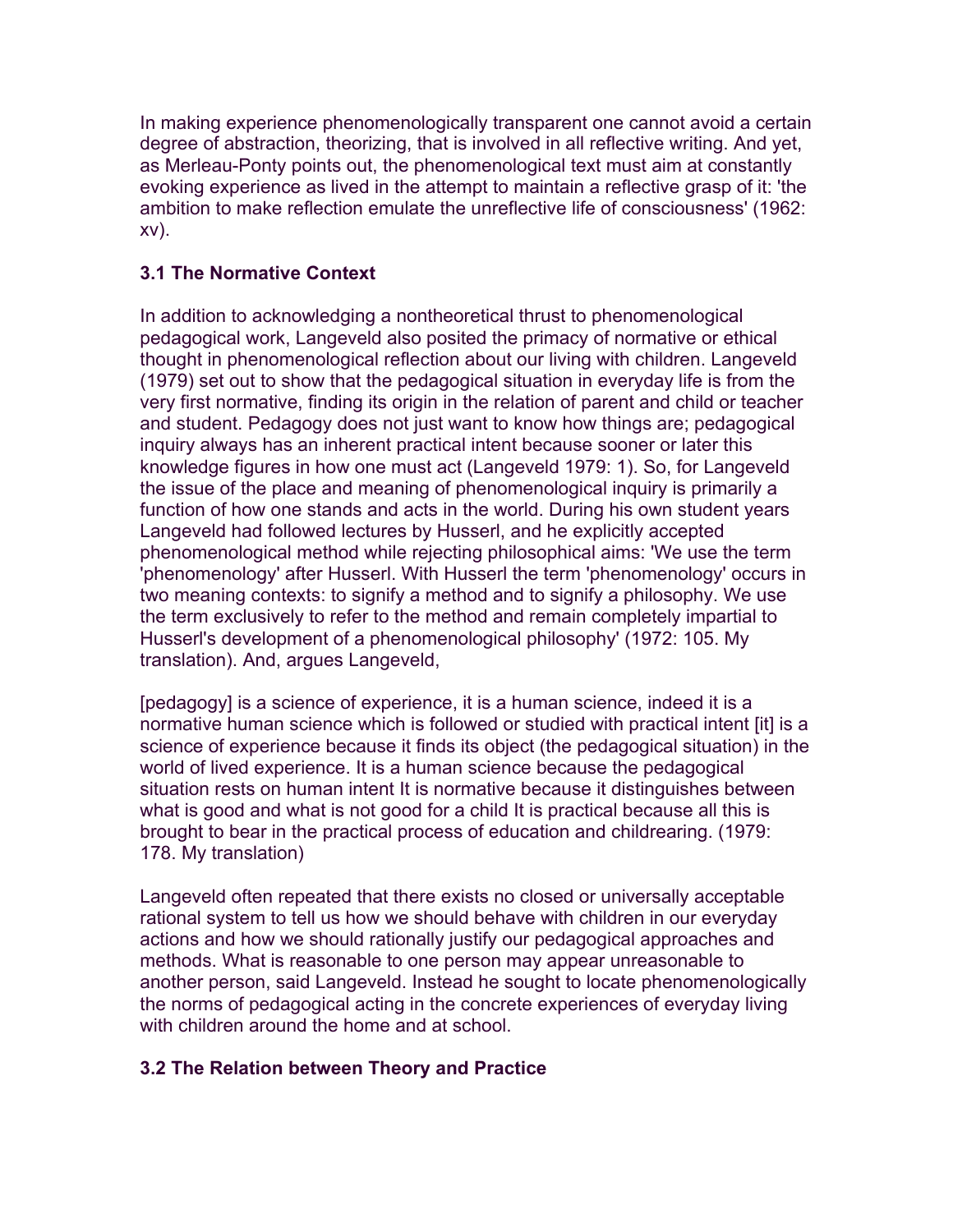Langeveld begins his pedagogical primer with the reminder that pedagogy is a practical science that does not merely study its subject for the sake of knowing how things are but rather to know how in the short or long term one should *act* (1979: 1). And yet, there is a difference between acting and reflecting. The pedagogue needs theoretical and historical understanding since it is important to know that the educational problems we face are typical of our time and that pedagogical concerns change over time. Historical and theoretical pedagogy should provide us with a systematic (ordered) understanding of the historical and theoretical literature. Langeveld quotes Gunning: 'Theory without practice is for geniuses, practice without theory is for fools and rogues, but for the majority of educators the intimate and unbreakable union of both is necessary' (1979: 17). But then he adds that Gunning puts it actually too sharply. And Langeveld continues: 'we are all sometimes fools and rogues' (1979: 17, my translation). Theoretical reflection forces one to be accountable, subjects one's views and actions to the criticism and discussion by others, and thus leads to new perspectives and self-understandings. Therefore, to study pedagogy, says Langeveld, is to change one's self.

Pedagogical knowledge does not aim for control of pedagogical situations by rational theory. This kind of control-relation between theory and practice, says Langeveld, belongs to the dominion of the technocrat. One can only speak of control in the human sciences in so far that one can identify and 'form' oneself in the lived experience of the pedagogical encounter, in other words in the life of the child. But this is only possible if one does not lose oneself in this identification but, in spite of, and even thanks to this identification, remains oneself and at the same time empathically lives in the situation of the other--the child (1979: 14) . In order not to lose oneself two things are necessary says Langeveld: (1) one must know who one is, and (2) one must become aware of the complex values and forms of knowledge that ultimately reflect, shape, and orient one's life and gives meaning to one's own experiences. Thus the need for self-reflectivity on the part of educators.

Langeveld approaches the problem of pedagogy (child rearing and education) first phenomenologically and only afterwards from a more engaged or situated philosophy. In other words, Langeveld claims that he wants to start from the phenomenon of pedagogy itself, as it is experienced, rather than from certain concepts or preconceived educational ideas and ideals that would predispose one to see the challenge of pedagogy in foreclosed ways. This does not mean that one can free oneself from one's cultural and historical context, but it does mean that one can orient to the way in which this context is experienced in the here and now.

## **3.3 The Pedagogical Relation**

Langeveld notes that one of the first things that one can learn from reflectively examining one's lived experience with children is that there exists a 'relation of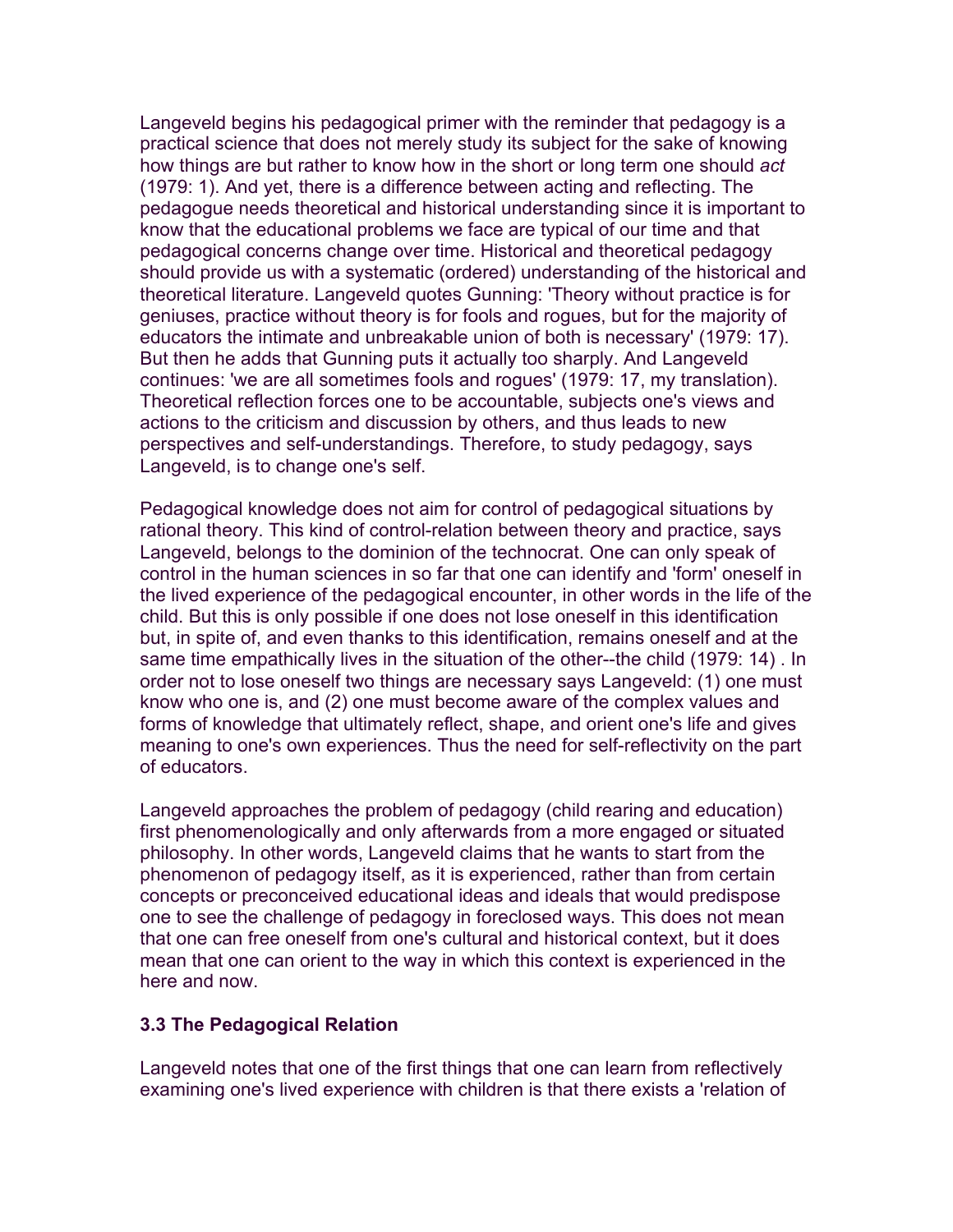influence' and that the intent of this influence is from the adult to the child. Naturally, children influence adults but the intent of pedagogical influence is charged with a certain responsibility: we are there primarily to serve the child, the child is there not primarily to serve us. Only gradually does the child grow into responsibilities. Indeed, one of the decisive signs of increased adult maturity for Langeveld is that one can assume responsibility for children.

From a present-day postmodern view it could certainly be argued that Langeveld's work is beset with modernist understandings of maturity and selfresponsibility. But it should not be forgotten that Langeveld's pedagogy was a pedagogy fitting the particularities of his time, his culture, and his social sphere. It is quite likely that individuals in our present postmodern age do not experience their relation to their children as filled with responsibility. If he were still alive Langeveld would probably say that the postmodern condition may have eroded for many individuals the possibility of experiencing life pedagogically altogether. And there is little doubt in my mind that Langeveld would be a severe critic of various fashionable strands of postmodern thought in education.

In his own time, and on the basis of his clinical work with children Langeveld (1979) proposed that there are certain pedagogical values that emerge from our lives with children. In particular, he has suggested that security, reliability, and continuity, are fundamental values: children need to experience the world as secure, they need to be able to depend on certain adults as being reliable, and they need to experience a sense of continuity in their relations with those who care for them. How does Langeveld arrive at these ethical values? This, too, is one of the controversial aspects of his pedagogical work. He claimed that these values can be located in our personal experiences with children (relative to our historical context). Children who lack security, who cannot depend on at least one person in their life, who are not permitted to establish long-term relationships with an adult, will become a pedagogical concern, claimed Langeveld.

Langeveld has been criticized by those who want to base educational research and theorizing on more solid rationalistic foundations (either because they wanted to make the field of pedagogy and educational policy making more scientific and subject to management control, or because they distrusted, on political grounds, the pedagogical values that Langeveld articulated). My interest here is not to get involved in arguments that have been waged over whether Langeveld was a captive of a particular social class, a particular culture, or even a somewhat 'idealistic' form of phenomenology. I assume that nobody (not even the happy critic of Langeveld) can escape some form of ideological captivity. We tend to read into the texts of others those preoccupations and tendencies that arise from our own societal contexts and histories.

Langeveld argued that pedagogically one must often place ethical over rational sense: 'de zede over de rede.' Rational theorizing by itself is therefore of limited value for pedagogy. In our living with children we must constantly act, and what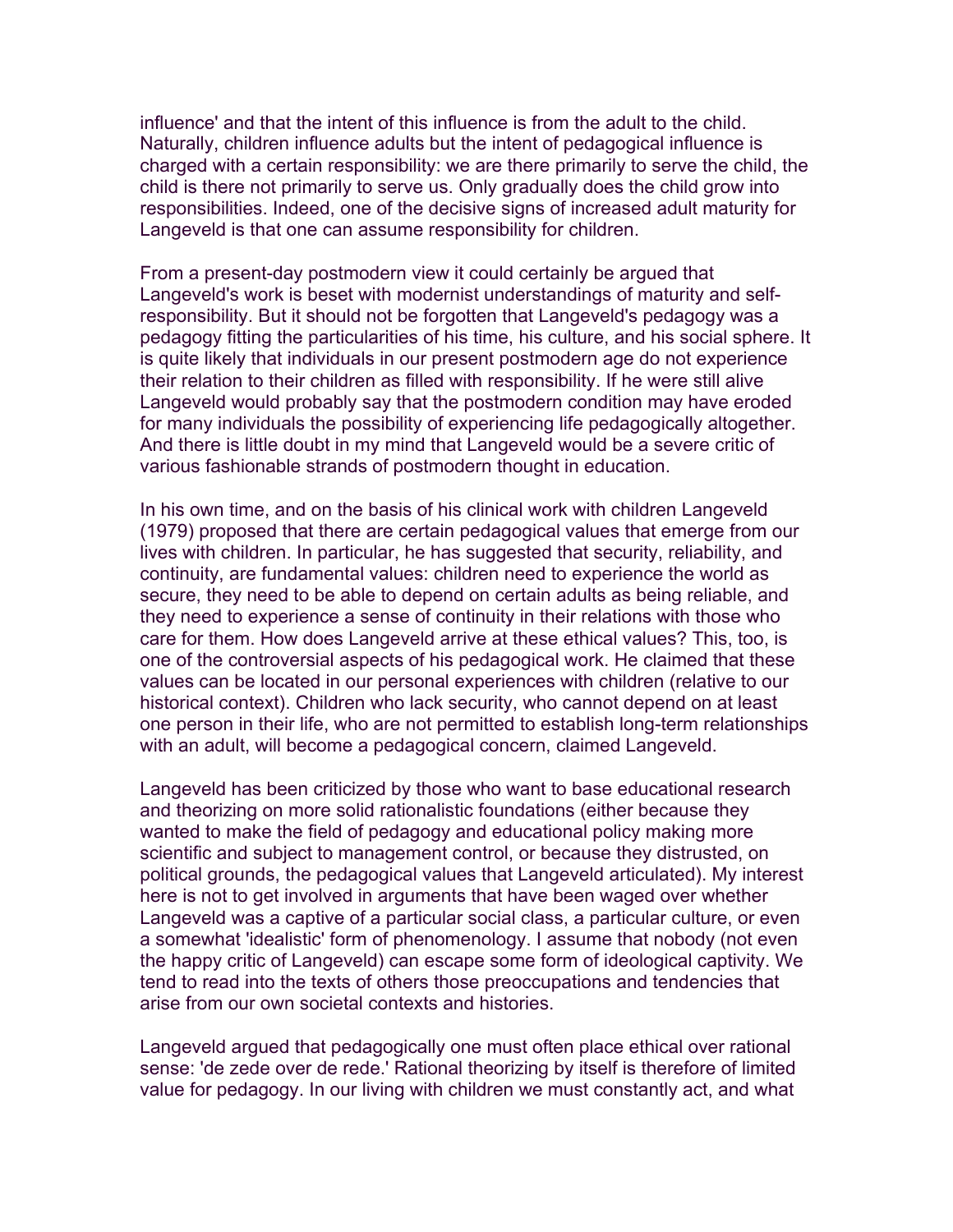we do (or not do) is more a matter of appropriateness than a matter of reasoned ground. So, Langeveld repeatedly proposed that in our everyday dealing with children our decisions about how to educate children, and more concretely what to say or do, first of all involve normative (ethical or moral) considerations and only secondarily, rational ones. And while these normative considerations are always relative to our own cultural and social contexts, nevertheless adults somehow must always act in ways that are 'becoming' for this or that particular child. And so, a definition of pedagogy would include this active distinguishing between what is appropriate from what is inappropriate, better from worse, right from wrong in our daily dealings with our children or students.

## **3.4 Langeveld's Texts**

Langeveld was a brilliant author and his pedagogical texts about clinical child psychology and about teaching and parenting children are often persuasive. Especially in those writings that possess a strong phenomenological sensibility, such as *Scholen Maken Mensen* (Schools Make People) he can give the reader a 'feeling understanding' of how it is that young children may experience their world, and what challenges these understandings pose to us (1967). If one wants to test Langeveld's claim how the normative is always embedded in our understanding of children's experiences it is worthwhile to read his 'The Secret Place in the Life of the Child.' It is considered one of his most exemplary phenomenological writings.

In this text Langeveld gives the reader a resonating understanding of the 'felt meaning' of that special place that young children at times seem to seek out. The 'secret place' is the place where the child withdraws from the presence of others. Langeveld sensitively describes what it is like for a child to quietly sit in this place where the adult does not pay attention. This special space experience does not involve the child in activities such as hide and seek, spying on others, doing mischief, or playing with toys. Rather, what we see is that the child just sits there, while perhaps gazing dreamingly into the distance. What is going on here? Langeveld describes this space experience as a place of growth.

The child may find such space experience perhaps under a table, behind a heavy curtain, inside a box, or wherever there is a corner where he or she can withdraw. This is where the child may come to 'self-understanding,' as it were. Langeveld's intention is to show the formative pedagogical value of the experience of the secret place for the growing child. He describes it as 'normally an unthreatening place for the young child to withdraw.' Langeveld says things like: 'the actual experience of the secret place is always grounded in a mood of tranquillity, peacefulness: It is a place where we can feel sheltered, safe, and close to that with which we are intimate and deeply familiar' (1983a: 13). He portrays the various modalities in terms of which the secret place may be experienced. Sometimes the child experiences space as something uncomfortable, as looming danger.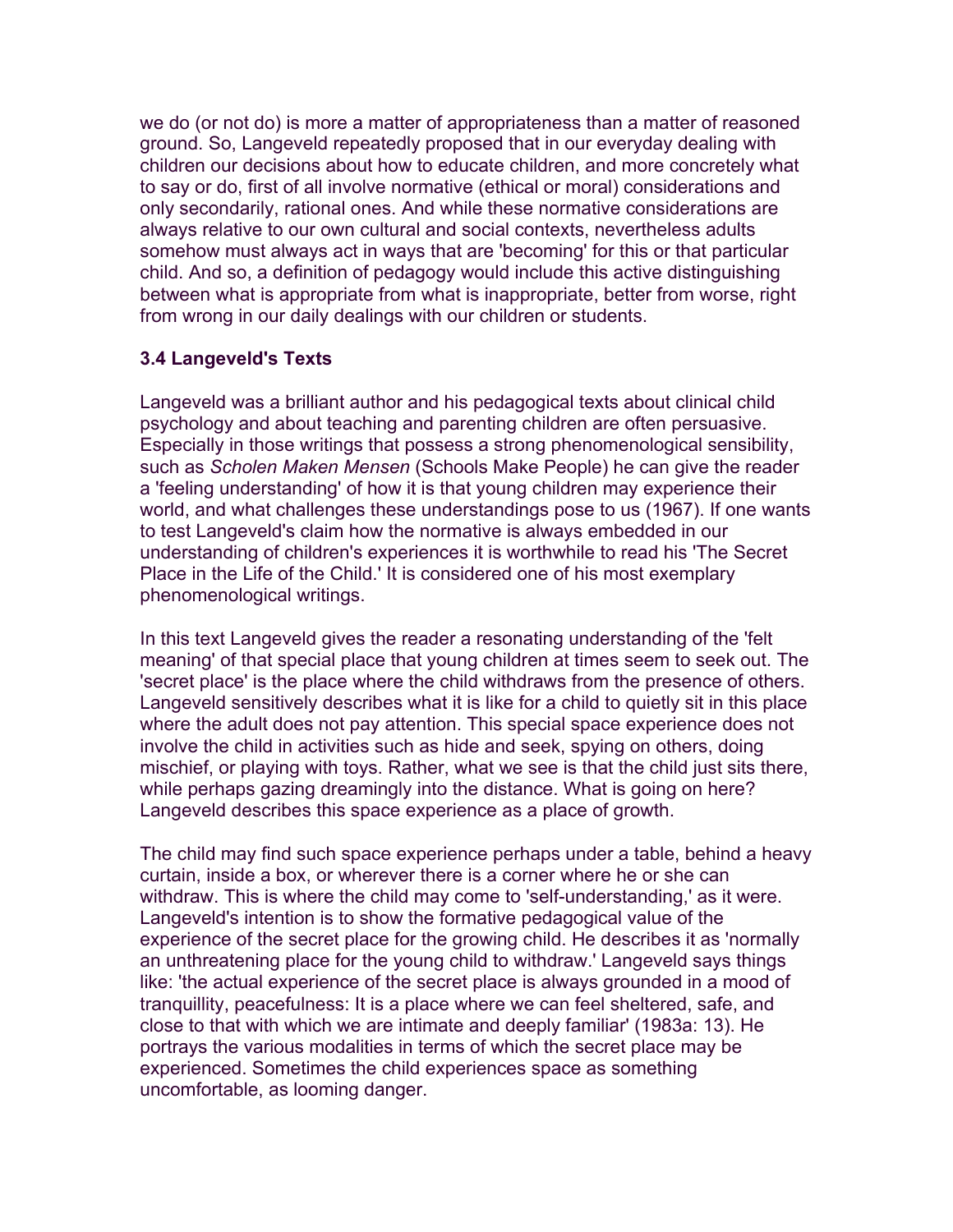The phenomenological analysis of the secret place of the child shows us that the distinctions between the outer and inner world melt into a single, unique, personal world. Space, emptiness, and also darkness reside in the same realm where the soul dwells. They unfold in this realm and give form and sense to it by bringing this domain to life. But sometimes this space around us looks at us with hollow eyes of disappointment; here we experience the dialogue with nothingness; we are sucked into the spell of emptiness, and we experience the loss of a sense of self. This is also where we experience fear and anxiety. The mysterious stillness of the curtain, the enigmatic body of the closed door, the deep blackness of the grotto, the stairway, and the spying window which is placed too high to look through, all these lead to the experience of anxiety. They may seem to guard or cover an entry-way or passage. The endless stairway, the curtains which move by themselves, the door which is suspiciously ajar, or the door which slowly opens, the strange silhouette at the windows are all symbols of fear. In them we discover the humanness of our fears. (1983a: 16)

But during the fourth and fifth year of life the 'I' gradually begins to assert itself against the world, the anxieties disappear in degrees. These are the beginnings of the initial developments of a unique human personality in which the first opposition between world and 'I' becomes conscious and in which the world is experienced as 'other,' says Langeveld. Now the secret space becomes invitational:

the indeterminate place speaks to us, as it were. In a sense, it makes itself available to us. It offers itself, in that it opens itself. It looks at us in spite of the fact and because of the fact that it is empty. This call and this offering of availability are an appeal to the abilities of the child to make the impersonal space into his very own, very special place. And the secrecy of this place is first of all experienced as the secrecy of 'my-own-ness.' Thus in this void, in this availability, the child encounters the 'world.' Such an encounter the child may have experienced before in different situations. But this time it encounters the world in a more addressable form-- everything which can occur in this openness and in this availability, the child must actively fashion or at least actively allow as a possibility. (1983a: 17)

In spite of my borrowing of these phrases and quotes from Langeveld, it is quite impossible to summarize or paraphrase Langeveld's text since it is precisely the quality of the entire text that leads one to recognize reflectively what the experience may be like for a child. Over the years, I have used this text with hundreds of adults as an illustrative example of phenomenological writing and almost without exception people appear surprised to 'recognize' Langeveld's description as something that they remember from their own childhood. Indeed, I have often been told that this kind of experience remains an aspect of adult life as well, when people feel the need to withdraw to be by themselves.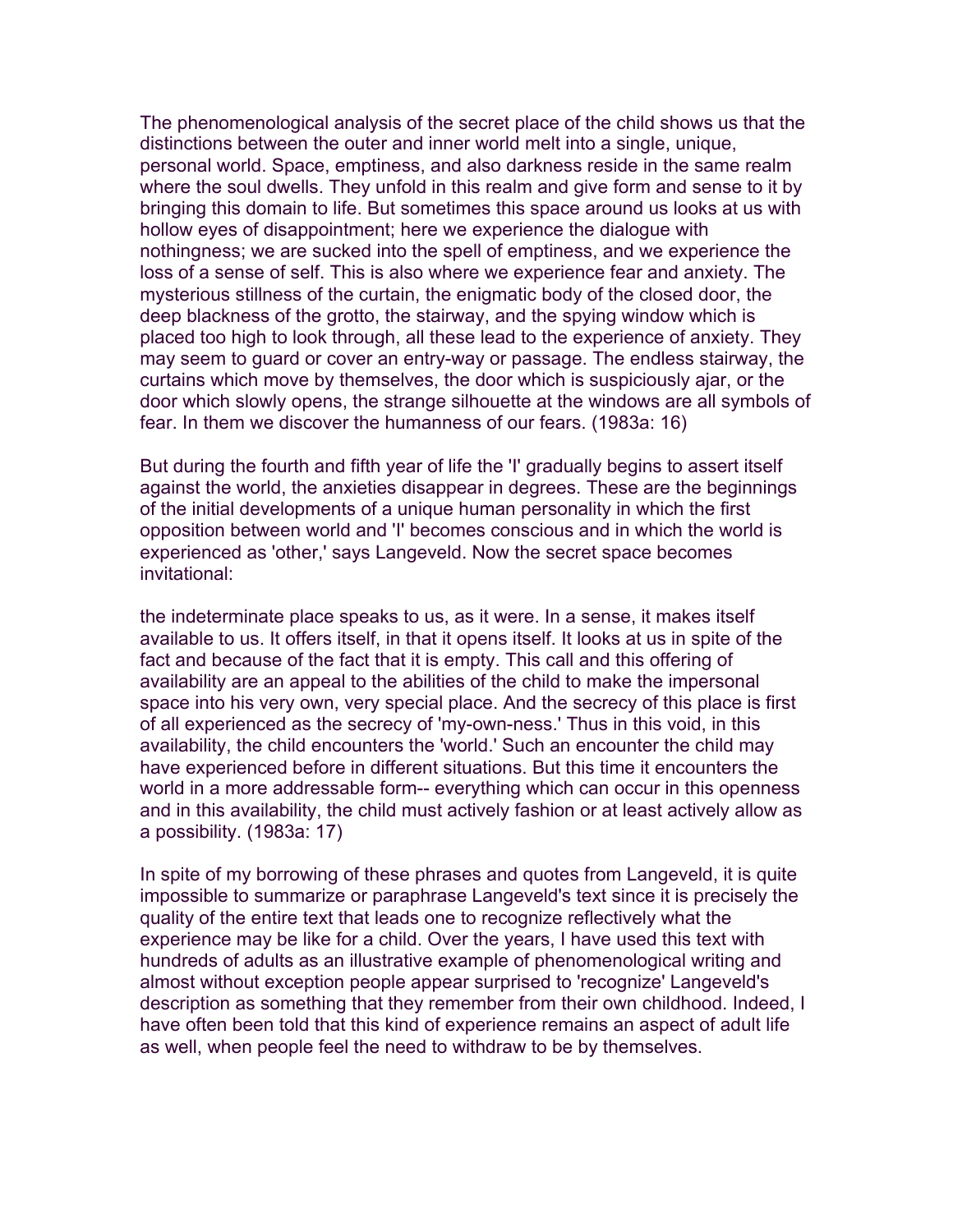In 'The Secret Place in the Life of the Child' we can also observe how Langeveld locates the normative in the phenomenological account of the experience of the secret place. He shows not only what the experience is like he also shows how it is a pedagogically appropriate experience for the child:

In the secret place the child can find solitude. This is also a good pedagogical reason to permit the child his secret place... something positive grows out of the secret place as well, something which springs from the inner spiritual life of the child. That is why the child may actively long for the secret place. During all the stages leading to adulthood, the secret place remains an asylum in which the personality can mature; this self-creating process of this standing apart from others, this experiment, this growing self-awareness, this creative peace and absolute intimacy demand it--for they are only possible in alone-ness. (1983a: 17)

Langeveld argued that it is inevitable to see how the normative is intimately linked to our understanding of children's experiences since we are always confronted with real life situations wherein we must act: we must always do what is appropriate in our interactions with children. To reiterate, this is the very definition of pedagogy: to distinguish actively and ongoingly between what is appropriate and what is inappropriate in dealing with our children, whether as parent, teacher, psychologist, etc. Langeveld argued repeatedly and adamantly that it is impossible to reduce pedagogical thinking and acting to mere rational grounds. In fact, often, we must be guided by 'felt' rather than rational considerations.

### **4 Phenomenological Inquiry**

Now I like to turn to the methodological question of what makes the writings by van den Berg, Langeveld, Beets, Bollnow, and others so phenomenologically compelling. I am interested in the evidential quality of these texts that permits us to recognize reflectively, as it were, a certain human experience--that may indeed be relative to certain historical contexts, life conditions, and circumstances but that only ask to be understood as 'possible human experience.' Some critical commentators unfairly see all variations of phenomenological inquiry as contaminated by the idealist philosophy of essentialism. Essentialism states that everything in nature has a nature, an immutable essence. Essentialists assume that once we know the eidos or true being of things then we can give a moral assessment to what extent something falls short of its unrealized potential. In other words, an accurate determination of the essence of childhood, womanhood, or manhood would tell us what is proper to a child, a woman, a man. It is easy to guess why essentialist assumptions may lead to dangerous dogmas. But, in my conceptualization phenomenology does not produce dogmas or even 'theories' in a strong sense of the term. Phenomenology merely shows us what various ranges of human experiences are possible, what worlds people inhabit, how these experiences may be described, and how language (if we give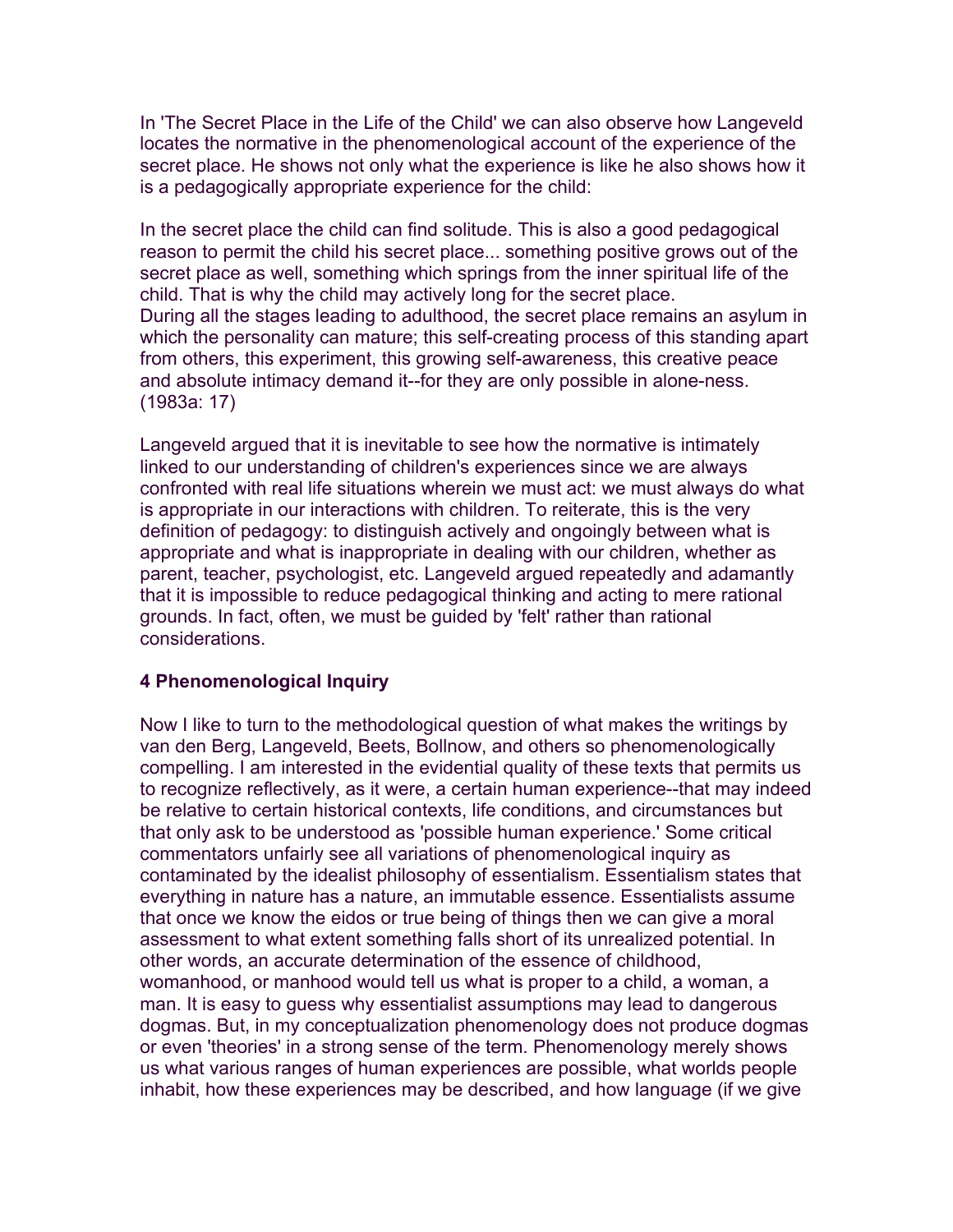it its full value) has powers to disclose the worlds in which we dwell as fathers, mothers, teachers, students, and so forth. Of course, we can choose not to value these experiences. The point is, however, that we may enrich our lives by the recognition that these possible experiences could be or become our own actual experiences.

I could give examples of how the phenomenological approach to the lifeworld has yielded texts that are culturally and historically contextualized and therefore not completely fitting to contemporary life. Should we therefore reject the works by phenomenologists like Langeveld as inadequate? I have some difficulty unreservedly criticizing one generation of human science from the epistemological perspective of a succeeding generation. To expect that the text of yesteryear should speak in the same voice for every year thereafter is itself a modernist mistake. Deconstructionist and related critical movements had not yet appeared on the scene of dominant social science of the fifties. The work of phenomenologists such as Langeveld, Beets, van den Berg precede the contemporary critical work of postmodern thought. Yet, in my view, authors like Langeveld heeded already a certain antifoundationalist caution. They warned that human life is always more complex than depicted by even our most subtly reflective portrayals. For example, Langeveld could provocatively question whether, after all these years of researching and theorizing about learning we really know what it is like for even a single child to have a learning experience. His question seems still provocative. The first pedagogical question should be: What is it like for the child to experience a situation like this?

So, from a sympathetic point of view one would want to say that Langeveld's phenomenological studies of children give us insights into some of the ways that children may experience their world. But we should also be aware that there are other ways of experiencing the world. For example, Beets (1964) has written phenomenological pedagogical studies of the ways that children experience the streets and play spaces in their neighbourhoods. But from our presentday perspective we would also want to say that there are other (less benign) ways that children may experience urban street life--experiences that were perhaps less prevalent and obvious to Dutch society of the early fifties.

The lesson to be learned from the above is that phenomenological inquiry does not yield indubitable knowledge. If we realize that every phenomenological text is only one interpretation of a possible experience then the texts by Langeveld and colleagues remain rich and compelling. They offer us sensitive descriptions and interpretations of possible life experiences (however tentative or localized these accounts may be). Thus the ambition of interpretive phenomenology is quite modest and yet important for everyday life: it aims to explore the many possible ways that we may experience and meaningfully understand our world and our relations with others; hopefully these efforts contribute to a more reflective living.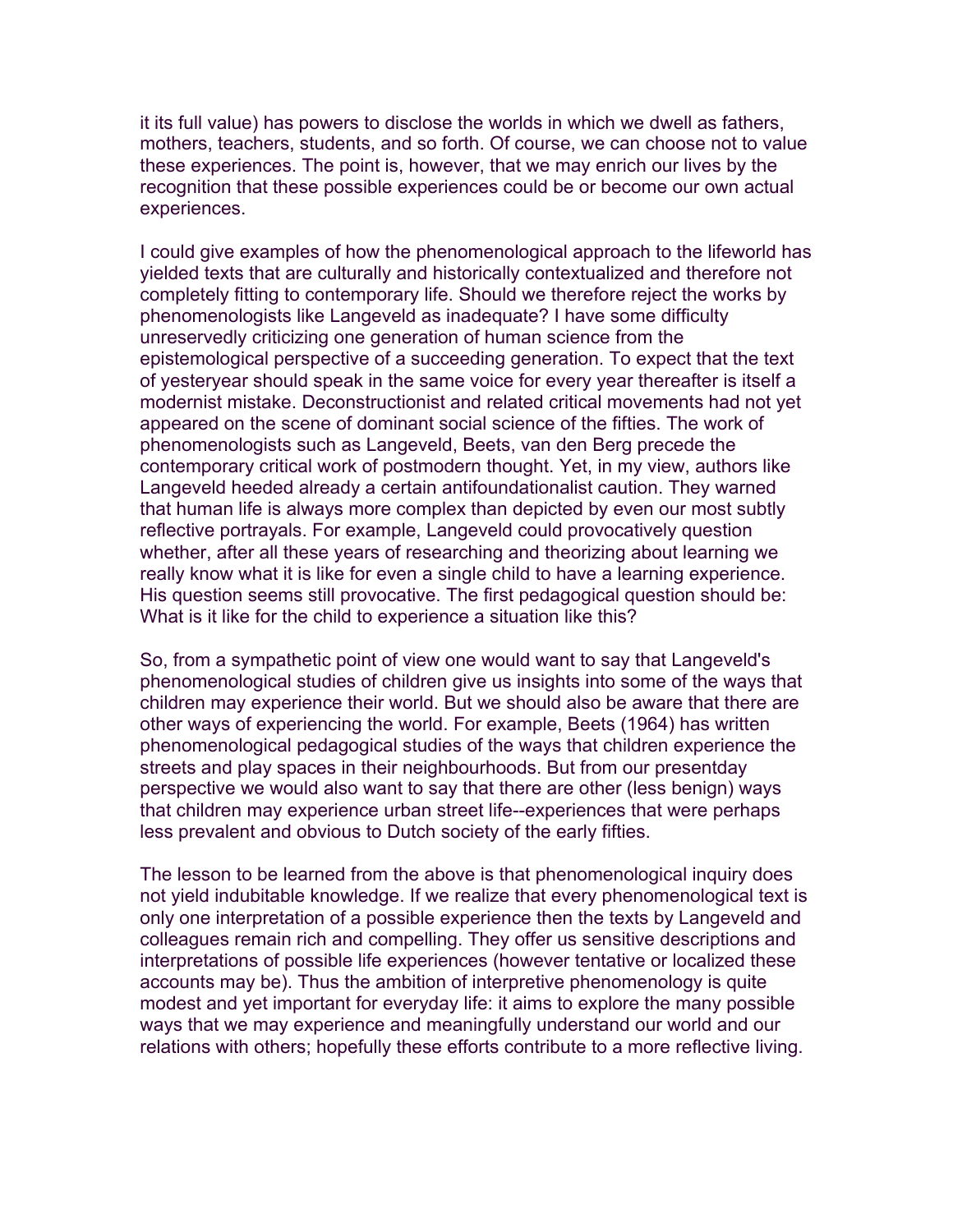There are certain features that the proponents of phenomenological pedagogy share with those working in the areas of psychology, psychiatry, and medical science: (1) the focus on common everyday life experiences rather than on weighty epistemological, ontological, or metaphysical issues; (2) a normative orientation rather than trying to hold on to a value free ideal of social science; (3) the inclination to push off abstract theory in favor of reflecting on concrete experiences; and (4) an implicit agreement that phenomenological inquiry requires a reflective scholarship as well as a developed talent for writing insightful texts.

One striking attribute of the relatively small circle that comprised the Dutch school is that there were a significant number of medically trained phenomenologists among its most prominent and productive members. I mention especially Buytendijk, van den Berg, and Beets, all medical doctors. Pedagogically sensitive works by Buytendijk include 'The First Smile of the Child' (1988). Van den Berg has written on topics such as maternal affection (1972b), the changing nature of childhood (1975), and more recently he has published a book on hooliganism (1989). But among these three medically trained authors, Beets was probably the most interested in pedagogy as a way of thinking and acting; he produced several phenomenological studies about the Dutch child in the fifties. I will sketch how Beets tries to describe what is unique about pedagogical thinking and pedagogical observation. My intent is to show that Beets does not only present an argument but that he also lets us 'feel' what pedagogical thinking and seeing is like. Following the pedagogical discussion by Beets I will examine how meaning is methodologically embedded in language so that this text may 'speak' to us cognitively and noncognitively.

## **5 Beets and Pedagogical Thinking**

In a 1952 text that examines the relation between medical and pedagogical thought, Beets provides a discussion about the question of why teachers and other adults, who play a professional pedagogical part in the lives of children, should refrain from turning primarily to diagnostic theories and therapeutic models in trying to understand children and in deciding how to deal with difficulties and problems experienced by these young people and their guardians. It is worth briefly retracing his discussion since Beets tries to make clear what is characteristic about phenomenological pedagogy as a mode of thought that differs from psychological and medical ways of thinking.

When Beets compares the approach of the medical practitioner with the pedagogical approach, he provides extensive examples from his own pediatric practice. The children he describes had been referred to him because they had experienced traumas, abuse, or they seemed to display seemingly disturbed behavior at home or at school. In dealing with these young people, Beets found that often a diagnostic (medical or psycho-therapeutic) approach was quite inadequate for understanding and helping these children. In fact, it is the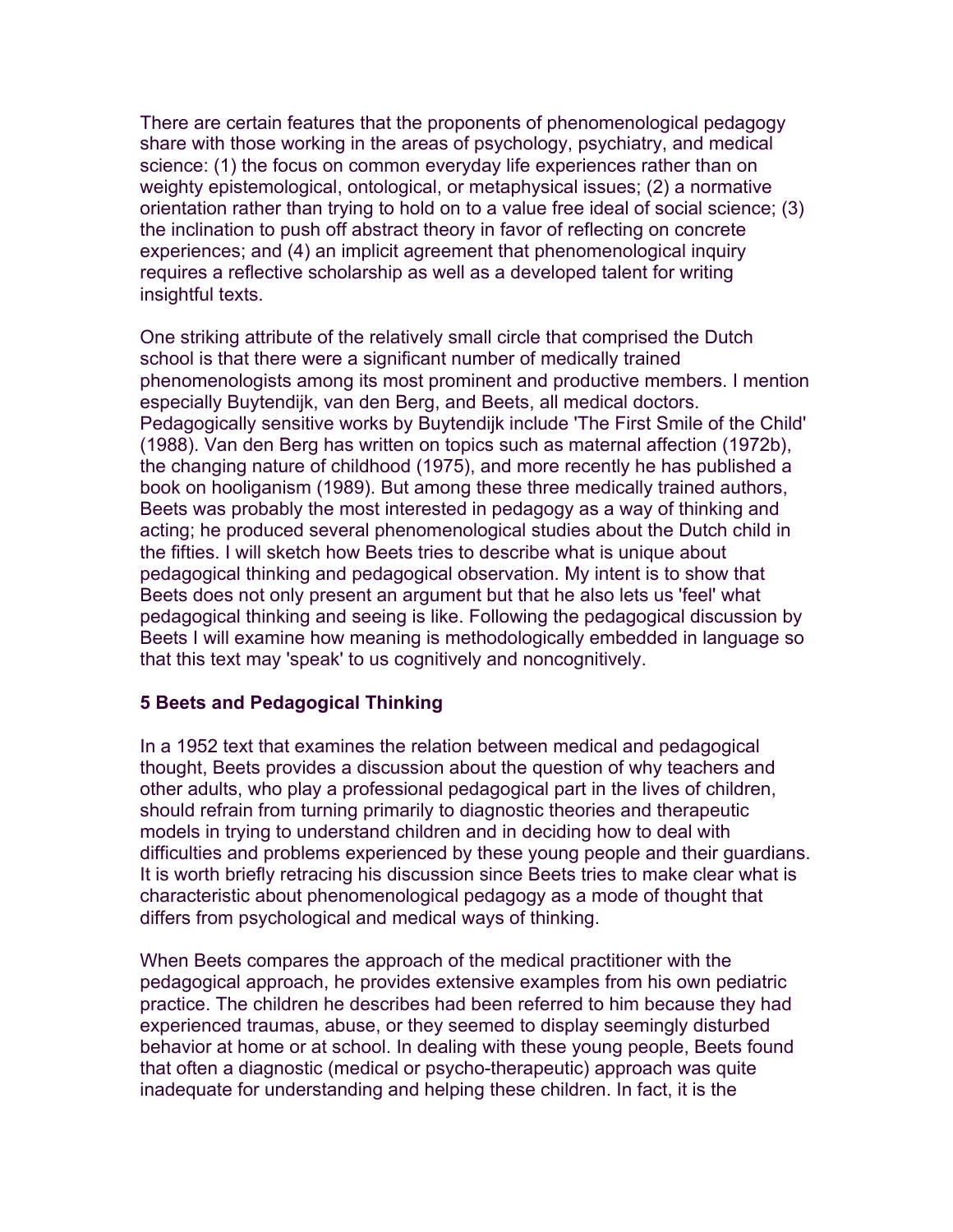diagnostic way of thinking that he considered to be in conflict with the pedagogical attitude and with pedagogical work with young people. So, in order to create clarity about the difference between medical-therapeutic thinking and pedagogical thinking he examines the two approaches, by setting them side by side, in their pure form.

Beets shows that medical diagnostic thinking first of all searches for symptomatic clues and causal factors. One looks for developmental patterns, for difficulties surrounding the birth, psychological, physical, and genetic abnormalities in parents, grand-parents and other close family members. He points out that psychological clinical thought operates in a similar manner: one does psychological analyses, administers diagnostic instruments, and applies intelligence tests, personality inventories, and other measuring devices. One searches for disease patterns by looking back into personal and family histories.

Thus, the medical mode of thinking leads to a certain idea of the meaning of therapy: to locate the pathology and then to 'cut out' the intrusion that has been festering there for days, weeks, or even years. Just as one frees someone from his or her appendix, so one searches for and removes the 'problem' by 'cutting it out' of people's lives. Therapy means to liberate someone from a piece of the past, a pathology, that hinders present unencumbered 'normal' living. Implicit in the diagnostic idea of pathology is the (almost moral) idea of the (statistical) average or normal pattern. Developmental and stage models of psychological counseling also tends to work on this basic assumption. For example, griefcounseling is aimed at assisting the client to engage in 'grief-work' (working through stages of grief) in order to rid oneself eventually of the source of pain and remove the obstacle to make possible more 'normal' activities and feelings.

In child psychology too, the main effort of diagnostic thinking is aimed at forming an interpretive picture, an explanatory representation of the child, by looking back, says Beets. He provides several concrete examples of young children who he has encountered and who have been under medical-psychological treatment. Often, says Beets, when a diagnostic judgement is made, medication is prescribed and expert advice is given to the parent, the teacher, the school principal, or school counselor; then the child is sent home and people are left to do whatever they think is best. Beets admits that he paints the picture of a 'pure' diagnostic approach but, in his days (the 1950s) this was not an unusual medical-therapeutic routine in dealing with 'problem children.' It may not be unusual for our time either (see van Manen 1986).

How then does medical thinking differ from pedagogical thinking? The difference is this: pedagogical thinking turns itself immediately and directly to the child himself or herself in his or her particular situation at home, at school, and in the way that the child spends his or her time and relates to others in everyday life. The pedagogue wants to meet this concrete child without reducing him or her to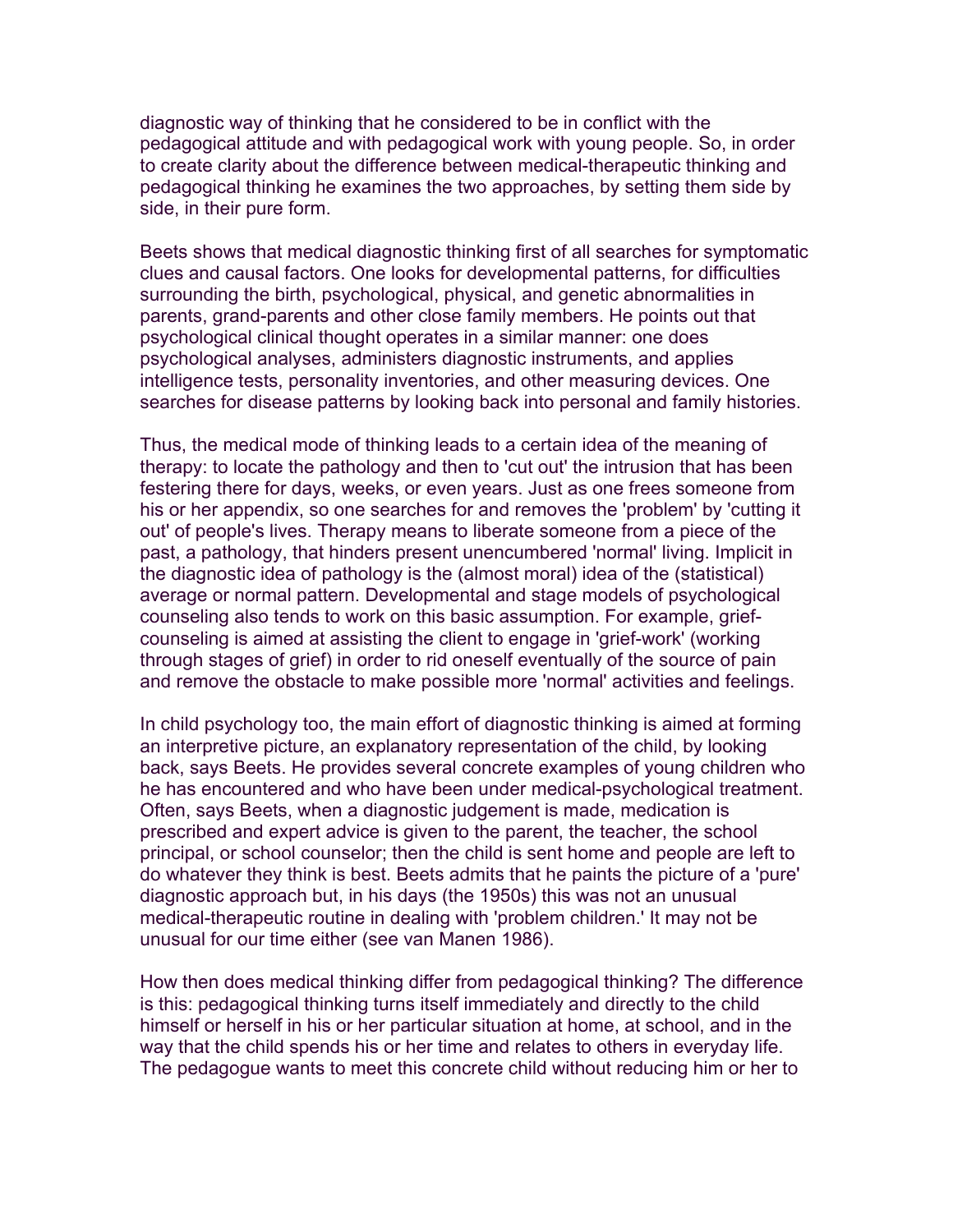a diagnostic picture, a psychological type, a set of factors on a scale, or a theoretical category.

What is pedagogically much more compelling, Beets says, is the way in which any particular child fails to match preconceived theoretical distinctions, how a particular child constantly refuses to fit explanatory formulations and definitions, how this child defies diagnostic judgement, how this child is always different from our assessment.

This constant 'defying difference' is what makes the child who he or she is--which is never the same as the diagnostic portrait that the expert constructs. The human being always falls 'outside' of the dossier, the diagnosis, the description; instead, the child is 'inside' relations with others. For example there is Hans, a child who has been diagnosed as schizophrenic amongst other things. Beets describes how his first encounter with the boy left him worried, how he could not help but see the picture of schizophrenia in the child's strange behavior. But soon, and for a period of regular visits, Beets was able to reach the child, Hans, himself, with all his personal idiosyncrasies and life circumstances. Beets says:

Hans is who he is in his daily interactions with his parents, friends, teachers, and me. That is first of all who he is. Further--but that is the 'marginal sphere' or 'background' for me--it is possible that Hans might fit the category of schizophrenia, but my fear with regards to that diagnosis diminishes in my continued interaction and relation with him. (1975: 61)

Thus, Beets makes a strong distinction between diagnostic psychotherapy and pedagogical help. He does not deny that therapy and pedagogy can flow into each other. But to the extent that the therapist orients to preconceived interpretive patterns or to causal relations between diagnosis and treatment, the expert remains stuck in a medical way of thinking; and to this extent it is impossible to maintain a genuine pedagogical relation with the child.

Again, Beets, does not just argue his case abstractly. He continuously gives examples of the manner that children are treated or dealt with in different settings: pediatrics, psycho-therapy, and pedagogy. He shows how, within a medical model (whether as therapist or pediatrician), an adequate treatment can only be started or recommended once a diagnosis has been made--to think in terms of diagnosis and treatment means that therapy logically flows from a diagnosis. Of course, this usually works excellently in medicine. In contrast, the pedagogical encounter is always personal, particular, concrete, tentative, and open towards an uncertain future.

#### **6 Meaning and Text**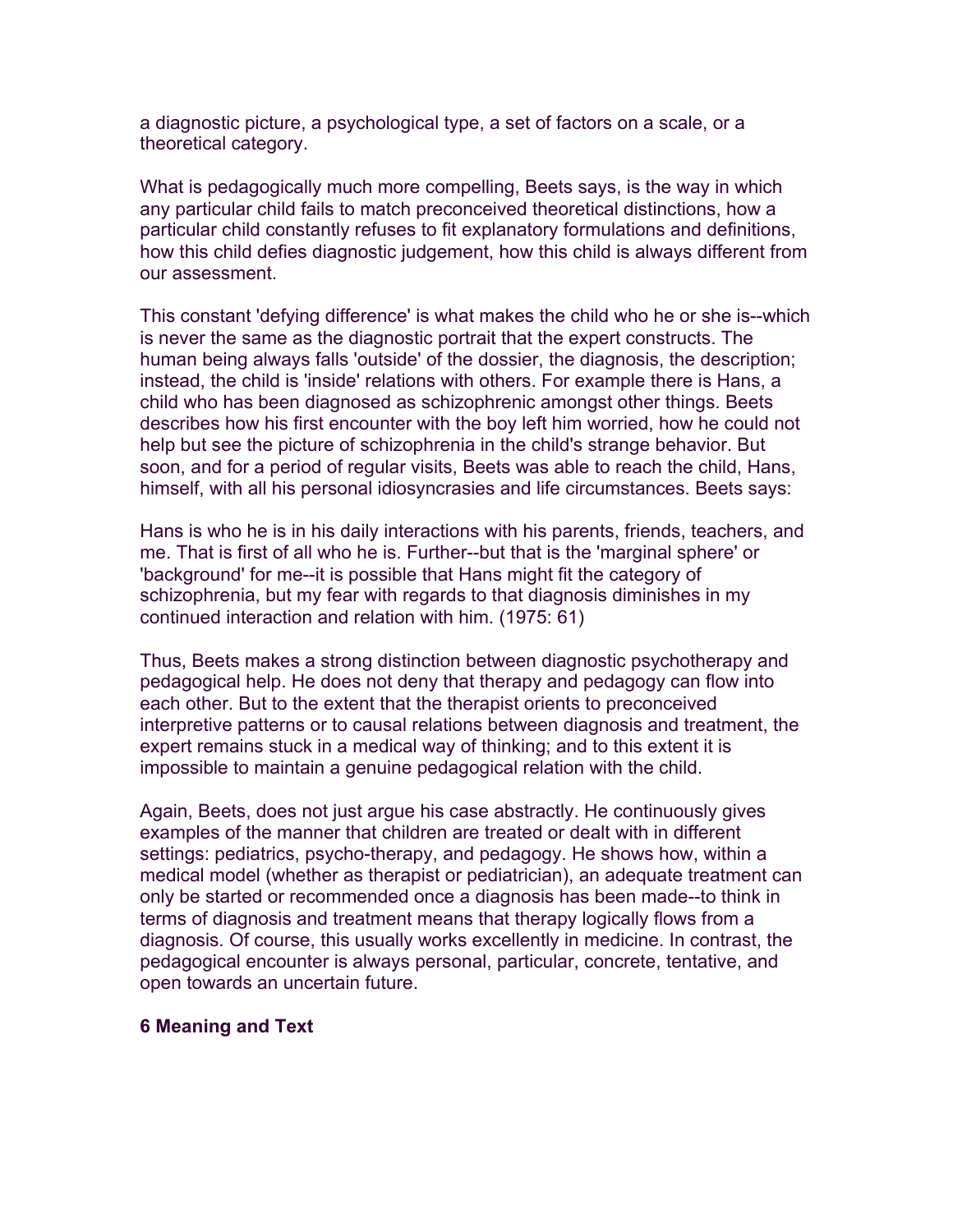In his introduction to the work by the Dutch school, Kockelmans draws the reader's attention to how much of this work makes use of poetry and literature. In accounting for this poetic feature of the phenomenological texts he says:

often an appeal to poetry and literature is almost unavoidable in that poetic language with its use of symbolism is able to refer beyond the realm of what can be said 'clearly and distinctly.' In other words in human reality there are certain phenomena which reach so deeply into a man's life and the world in which he lives that poetic language is the only adequate way through which to point to and to make present a meaning which we are unable to express clearly in any other way. (1987: ix)

Kockelmans adds, however, that poems and literature cannot function as a substitute; because 'poems and novels do not 'prove' anything' (1987: ix). He places the term 'prove' in quotation marks, as if to indicate that we should not take this idea too literally. But he does not further elaborate his point, and so it leaves us with the interesting question: What then constitutes this peculiar feature of phenomenological method that requires the special language of novels and poetry to do its work?

It may be important to note that the use of poetic language in phenomenological work is not unique to the 'practical' writings of the Dutch and German phenomenologists who are represented in Kockelmans' book. It is not difficult to see that also the phenomenological philosophers in the European tradition demonstrate great sensitivity to the poetic power of language in their own writing. Philosophers such as Heidegger (1971, 1977), Gadamer (1975, 1986), and Merleau-Ponty (1964) ascribe a decisive role to the poetizing function of language in phenomenological thought and understanding. For example, Heidegger (1971) relates art, and especially poetry to the disclosure of truth and Being. The poetic language of the poem does not just speak of things, rather the poem lets something be 'heard' or 'seen.' It is possible to speak much but to say little. In the act of 'saying' the poetic text produces meaning that shows or points to something. Meaning then is that aspect that makes something 'understood.' Or, as Kockelmans put it in an earlier essay: meaning is 'the intentional correlate of the disclosedness which necessarily belongs to our original understanding' (1972: 17).

However, neither in his 1972 text nor in his 1987 introduction does Kockelmans clarify the use of poetic and literary sources in phenomenological texts. He primarily seems to want to assuage his readers that they should not be amazed at seeing so much literary material employed in the applied existential studies by these West European psychologists, educators, and psychiatrists. The epistemological significance of this poetic language is that the structure of phenomenological text helps to communicate forms of meaning that are unique to phenomenological understanding and that are impossible to mobilize in texts in any other way. We may go a step further and suggest that poetic language is a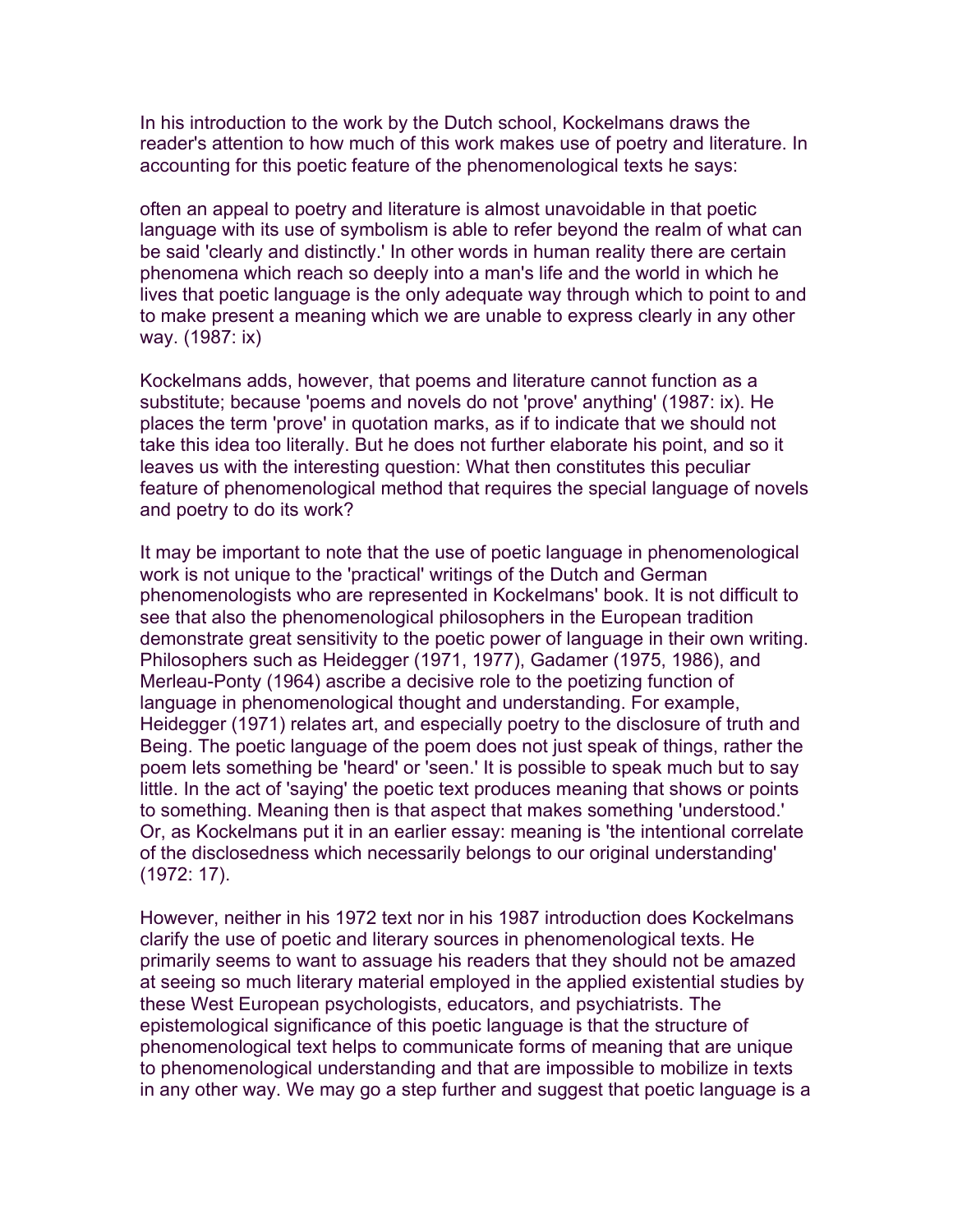necessary dimension of phenomenological inquiry; it contributes to the evocation of a special evidential quality of cognitive and noncognitive meaning in phenomenological text.

The writings of phenomenologists such as Heidegger (1971, 1977), Merleau-Ponty (1964, 1968, 1973), Bachelard (1964), Marcel (1949), display 'styles' that seem very personal and at the same time universal: their texts are able to communicate existential meanings that normally fall out of the range of analytical philosophy or ordinary social science. In Sartre's writings this intellectualexperiential tension is most peculiarly demonstrated. Sartre, too, gives evidence that he felt that the relation between text and understanding requires a special treatment. That is how we may see the strange split in his publications: often difficult philosophical texts on the one hand and very readable novels and plays on the other. It appears that Sartre usually worked, in the two methodological genres--the cognitive and the noncognitive dimensions of phenomenological understanding--more or less side by side. For example, in *Being and Nothingness* he discusses at a cognitive or intellectual level the notion of bad faith (to deceive or lie to oneself) while at a noncognitive level of lived meaning some of his plays, such as *The Dice Are Cast*, evoke an experiential understanding of bad faith. But it is also true that at times, in his philosophical treatise, the cognitive and the noncognitive are closely interwoven; this happens, for example, in the famous description of how we may experience our body under the objectifying look of an observer (Sartre 1956: 252-302).

So, in the works of these phenomenologists we see that meaning is closely tied into the structure of the text. For example, it was said of Heidegger that he was most sensitive to the effect of his lecture texts on his audiences. He would prepare carefully for his lectures by marking, with different colors, selected words, phrases, and sentences that needed a special tone, pause, emphasis, or repetition. His lectures were described as extraordinarily spellbinding, evocative, and stirring.

The logical structure of phenomenological text is, no doubt, as complex as most human science text: it contains argument, analysis, inference, synthesis and various rhetorical devices such as metaphor, case, and example, that aim at procuring, producing, clarifying and presenting meaning. And yet, there is a difference in reading phenomenological text. The epistemology of phenomenology is, that it primarily 'shows' meaning rather than argue a point or develop theory. Of course, argument (forming reasons, discussing, making clear, persuading, concluding) also occurs in phenomenological discourse (interestingly, the term 'argue' derives from *arguere* which means 'to make as clear as silver'). However, the quality of rational argument or scientific proof is subservient to the phenomenological intent of 'showing' and having us 'see' something. And for this purpose, poetic language plays a special role.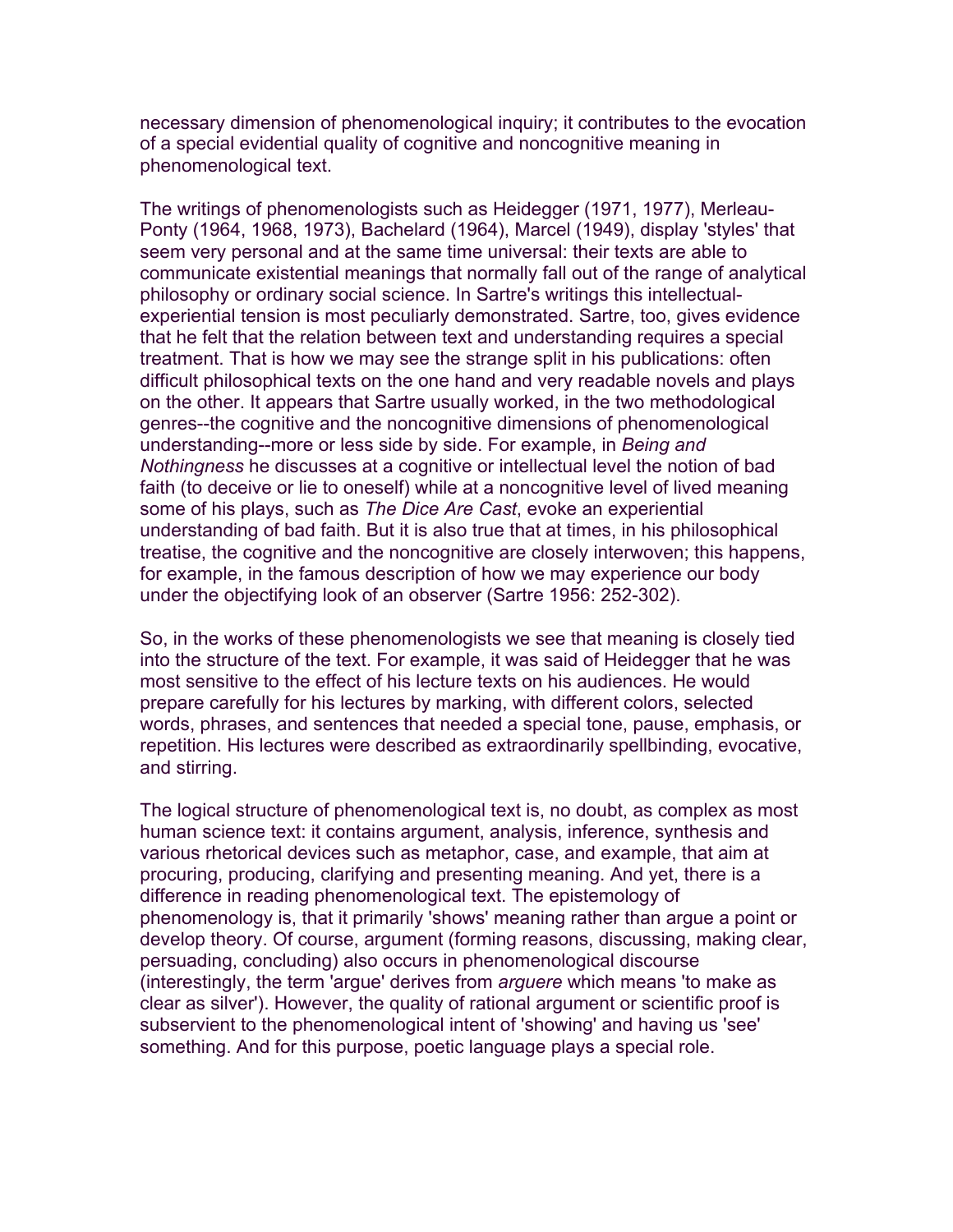Of course, the concept and method of 'phenomenological seeing' originates with Husserl; and Heidegger refers to his early studies with Husserl as exercises in phenomenological seeing. But Heidegger later redefined 'seeing.' He turned his attention away from the cogito or consciousness as such, towards elucidating the meaning of things as we live them in everyday life. Rather than be preoccupied with the issue of indubitable knowledge and with the condition and possibility of phenomenological understanding, Heidegger and like-minded existential phenomenologists turned towards a phenomenological examination of 'ordinary' life experiences. What makes the work of Dutch and German phenomenologists significant is, that it aims to be more 'ordinary' than Heidegger.

Many West European phenomenologists were inspired by the program that Merleau-Ponty articulated in his reading of Husserl's texts. He describes phenomenological 'seeing' as getting in touch with our pre-reflexive experience:

[phenomenology is] 'concentrated upon re-achieving a direct and primitive contact with the world[to offer] an account of space, time and the world as we 'live' them. It tries to give a direct description of our experience as it is, without taking into account of its psychological origin and the causal explanations which the scientist, the historian or the sociologist may be able to provide.' (1962: xv)

In his own writing, Merleau-Ponty makes extensive use of poetic language. It is no accident that, in his famous discussion of phenomenological method (The Preface) he concludes by comparing the sensitivity and sensibility of phenomenological inquiry to the artistic process: 'it is as painstaking as the works of Balzak, Proust, Valéry or Cézanne--by reason of the same kind of attentiveness and wonder, the same demand for awareness, the same will to seize the meaning of the world' (1962: xxi).

### **7 Phenomenological Meaning**

What is it about phenomenological meaning that distinguishes it from other forms of meaning in social inquiry? It would be inappropriate to conceive of phenomenological meaning as parallel to biological, zoological, sociological, or theological meaning. As Heidegger points out: 'Taken superficially, the term "phenomenology" is formed like "theology", "biology", "sociology" (1962: 50). However, phenomenological meaning differs in important respects. Whereas logos in sociology means the science or inquiry into the domain of the social, *logos* in phenomenology does not primarily mean inquiry into the domain of the phenomenon. Heidegger argues that this would be a shallow understanding of phenomenology: 'Thus the term "phenomenology" is quite different in its meaning from expressions such as "theology" and the like. Those terms designate the objects of their respective sciences according to the subject-matter they comprise at the time' (1962: 58). The term phenomenology is differently composed. Phenomenology neither designates the object of its inquiry, nor characterizes the domain of subject-matter to which it refers. 'The word merely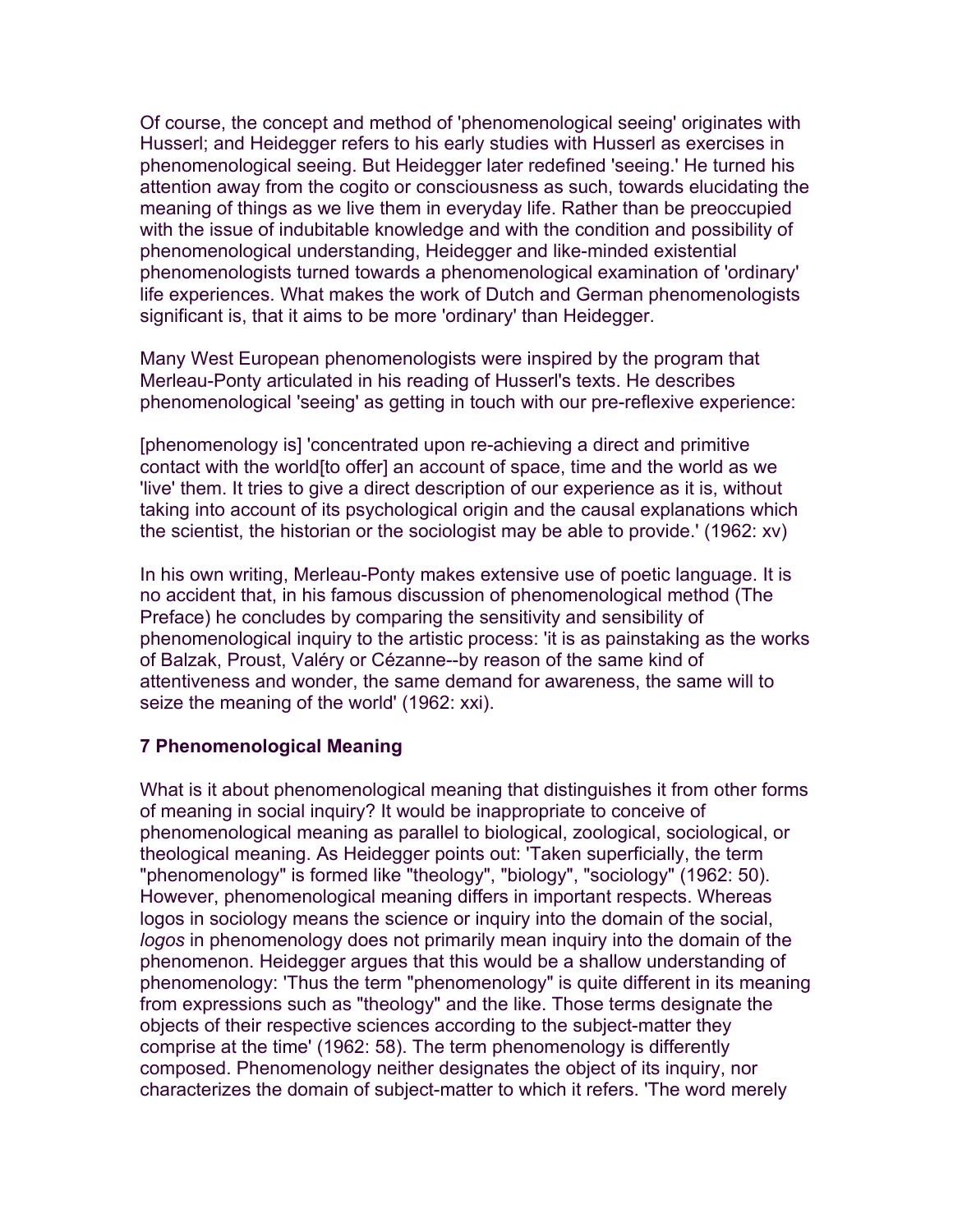informs us of the "*how*" with which what is to be treated in this science gets exhibited and handled' (1962: 59). The phenomena that are to be disclosed by phenomenology are entities that require a thoughtful reflectiveness and a mindful attunement for which the poetizing word is especially suited. So when Heidegger says, 'These entities must likewise show themselves with the kind of access which genuinely belongs to them' (1962: 61) we may take him to mean that we must be extremely heedful of the way that language can 'address us' in phenomenological texts so that grasping (intuiting) the meaning of prereflective experience is indeed original and discerning.

It appears then that the appropriate comparison for phenomeno-logy is not sociology or zoo-logy. Phenomenological meaning is unlike the meaning of other disciplines, just as poetic meaning is unlike prosaic or ordinary discursive meaning that we find in common sources which merely want to inform. Therefore, I will contrast the meaning that inheres in the language of poetry with the meaning that inheres in the language of informational prose. On the one hand, the aim of this contrast is illustrative since poetry differs from prose in the same manner that phenomenological text differs from other, related, though different discourses. To reiterate a point made earlier: this is not to say, of course, that doing poetry is the same as doing phenomenology. On the other hand, the aim is methodological since we have seen (with van den Berg) that poetic thought plays a certain role in generating phenomenological meaning. In other words, to the extent that phenomenological discourse makes use of poetic language it can benefit from an examination of how poetic discourse (whether in poetry, story, novels, or drama) is structured differently from ordinary narrative prose and scientific discourse (including informational listing, conceptual classification, logical forms of reasoning, theoretical inference, and empirical proof).

The best way to make an immediate distinction between poetic and ordinary narrative is to observe how both an ordinary account and a poem can be paraphrased, restated, or retold, but not in the same manner. We often recount a newspaper article, tell what a report is about, retell an account, summarize a scientific experiment, or reiterate an argument. A poem too can be paraphrased. Just like with a journalistic report, we can tell what a certain poem contains or what a novel is about. In both cases (the informational and the literary text) we end up with a recapitulated narrative about a certain topic. In fact, the topic may be the same. For example, both the paraphrased report and the paraphrased poem may deal with travel in a foreign land. While a paraphrased report may leave out certain detail, it need not do injustice to the original version. But the same is not true for the paraphrased poem or a good novel. This is especially clear when we try briefly to retell or summarize a poem. It simply cannot be done without doing essential violence to the poem. Therefore, Vestdijk (1991) points out that something is bound to happen in the rephrasing of the poem: something essential disappears. The special meaning that renders the poem its evocative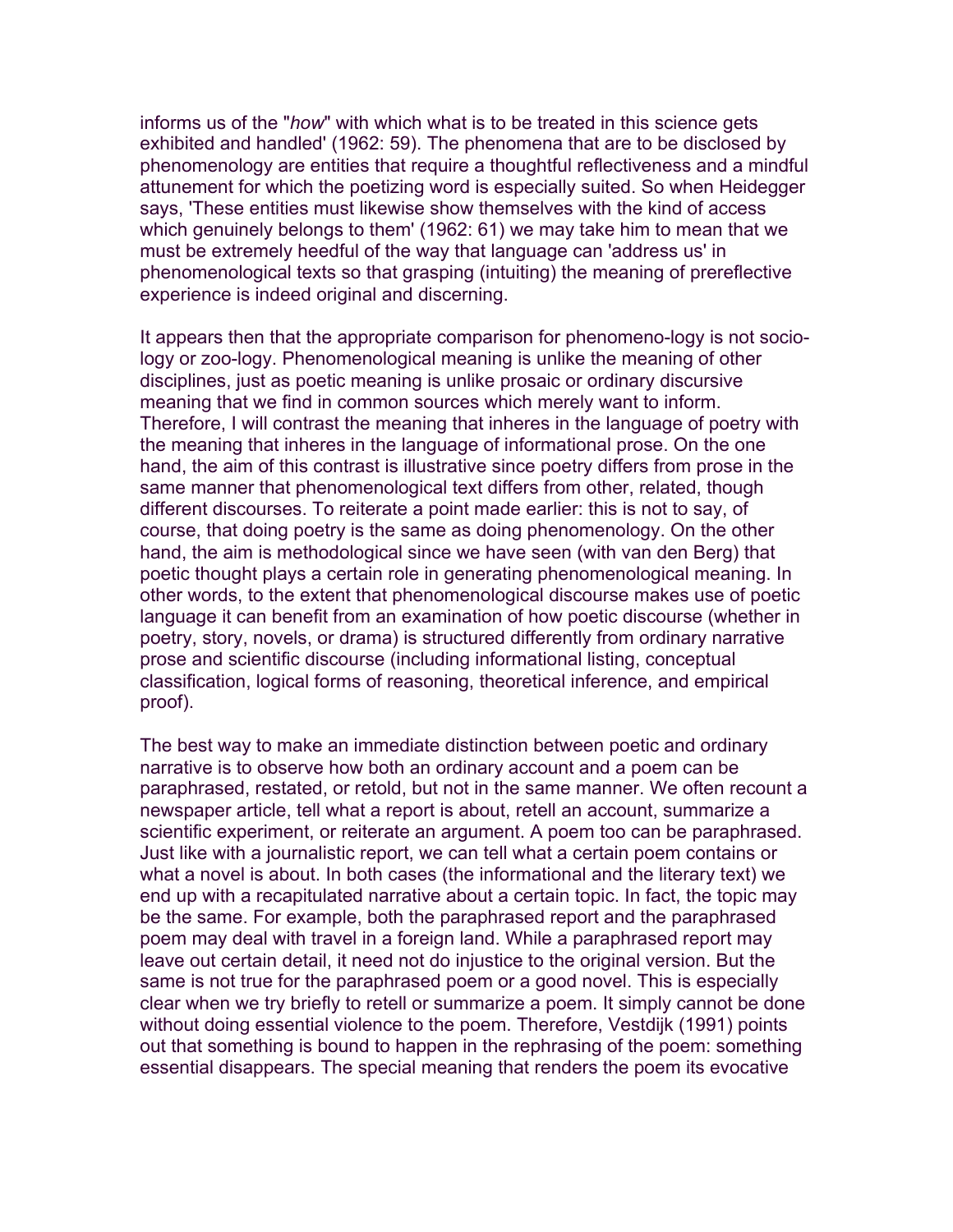'feeling or thought' nearly or completely vanishes in the narrative restatement or paraphrasing.

Few readers of poetry will contest this claim: the 'precious idea' or 'special meaning' contained in a poem cannot really be paraphrased. For the same reason, Gadamer (1986) observes that translating poetry from one language into another is a hazardous exercise. Robert Frost even defined poetry as precisely that which is lost in the translation. Indeed, many readers will notice that the original meaning can never be quite captured--the best that any translator can hope for is to come up with an other poem that iconically points in the same direction as the first one.

Moreover, it would be wrong to suppose that, in the case of poetry, the evocative, poetic dimensions of meaning are only the sentimental effect or emotional content of language. To understand what is evoked by a poem, a piece of music, an image, or a gesture is in some sense no different from understanding words and sentences. Similarly it is wrong to suppose that the meaning of a poem or evocative text is too complex, too rich, or too deep to be grasped by means of language. It is not that language falls short of reaching directly the iconic meaning of poetic texts but rather that this indirectness, this iconicity, belongs to the structure of poetic meaning. The fact that we cannot unambiguously summarise evoked meaning is both a function of the nature of meaning that is being expressed in phenomenological qualitative research as well as a function of the way in which meaning is embodied in the text.

Phenomenological meaning inheres in texts that exhibit a tensional relation between content and form which has consequences for the textual experience of meaning--between conceptual and evocative, cognitive and noncognitive meaning. In his 'Lecture on Ethics' Wittgenstein (1965) speaks of the experience of noncognitive wonder as a type of questioning that is not so much a problem that can be posed or solved, but rather an awareness of a fundamental question that seems to stop in wonder. Non-cognitive wonder can be understood as the awareness of an unbreachable contingency. Sometimes we may feel overcome with the strange or amazing realization that this face in the mirror is 'me.' We may wonder why it is that we exist; or that the world, or anything at all, exists. Or we may wonder why it is that our life is lived in this particular period of time, in this place.

Cognitive meaning corresponds to ordinary communicative understanding. Much, if not most, social science aspires to express itself in language that is clear, expository, relatively unambiguous. In other words, scientific discourses aim to describe, explain, and analyze human phenomena in a manner that makes social understanding possible and that facilitates effective social policy and action. But what is noncognitive meaning? Noncognitive meaning does not simply evoke understanding that lies outside the purely intellectual faculties. Rather it refers to the experience of meaning that is evoked by language but that also goes beyond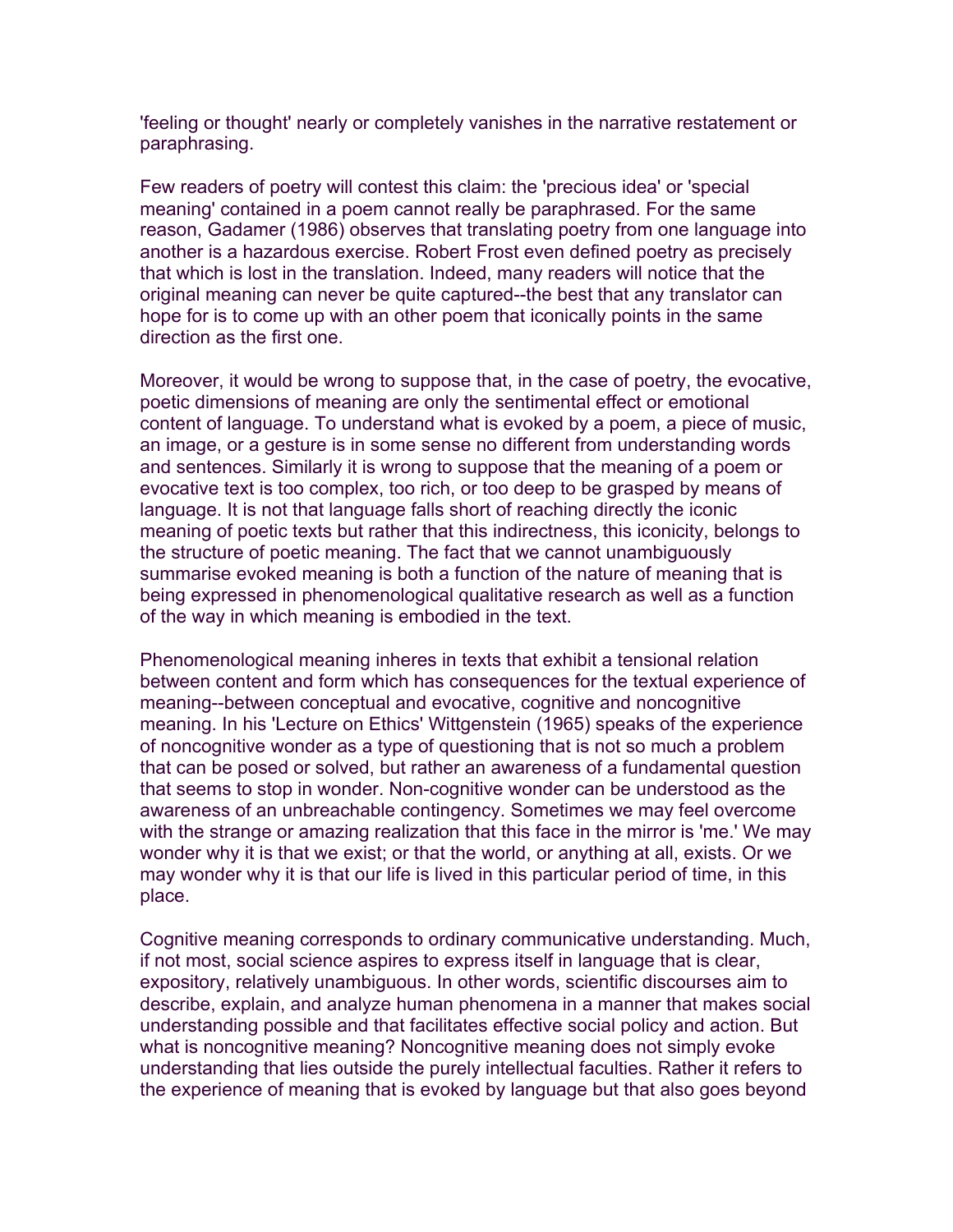language, transcends language. However, there is nothing other-worldly or strangely mystical to noncognitive, transcendent meaning.

## **7.1 Bollnow**

I will give an example from Bollnow's classic text *The Pedagogical Atmosphere*. When, in translating this text, I used the term 'concept' to refer to some of his distinctions, Bollnow was quick to point out (in written communication) that he disliked the term 'concept,' since he felt that he was not making conceptual distinctions. Instead, Bollnow aims to appeal to our intuitive sensibility to gain a reflective understanding of the felt meaning of the distinctive experience of pedagogical atmosphere, trust, morningness, serenity, and so forth.

The term [pedagogical atmosphere] is perhaps a little unfortunate, and I use it hesitatingly for want of a better phrase. The term atmosphere usually makes one think of fleeting and delicate air hovering over the solid ground, somewhat like a shifting breath of wind or a guileful surface glare which covers and distorts the true relationships underneath. When one talks about a pedagogical atmosphere, an emotional and sentimental undertone often arises which threatens to cloak all educational events in a fuzzy sentimentality. That is not what I want to do in the following explorations. I want to be careful and stay clear of these kinds of references

What we are most concerned with here is examining and describing those affective conditions and qualities which are necessary for the raising or educating of children to be possible or successful. (1989: 5)

Bollnow carefully examines the meaning of several pedagogical qualities. One of these is the experience of security and trust. Like many educators Bollnow feels that security (but risk too) is an important condition for a child's development. Moreover, he describes at length wherein the quality of trust consists, and how it gives meaning to the experience of security. It is not necessary in these pages to try follow Bollnow in detail, except to observe how he too integrates anecdotal, literary and poetic material in his texts; he engages the words of many poets and novelists such as Goethe, Rilke, Hesse as well as Heidegger, Nietzsche, Marcel and others. For example, he employs a fragment of a poem by Rilke (from his 'Third Elegy') to evoke in the reader an implicit understanding how trust in the mother can provide the child with the needed sense of security to be able to deal with such childlike anxieties as fear of the dark:

Mother ... you arched the friendly world over his new eyes and shut out the strange one ... You hid so much from him this way rendering harmless the room that grew suspicious at night and from the full sanctuary of your heart you mixed something human into this nightspace. (1989: 13)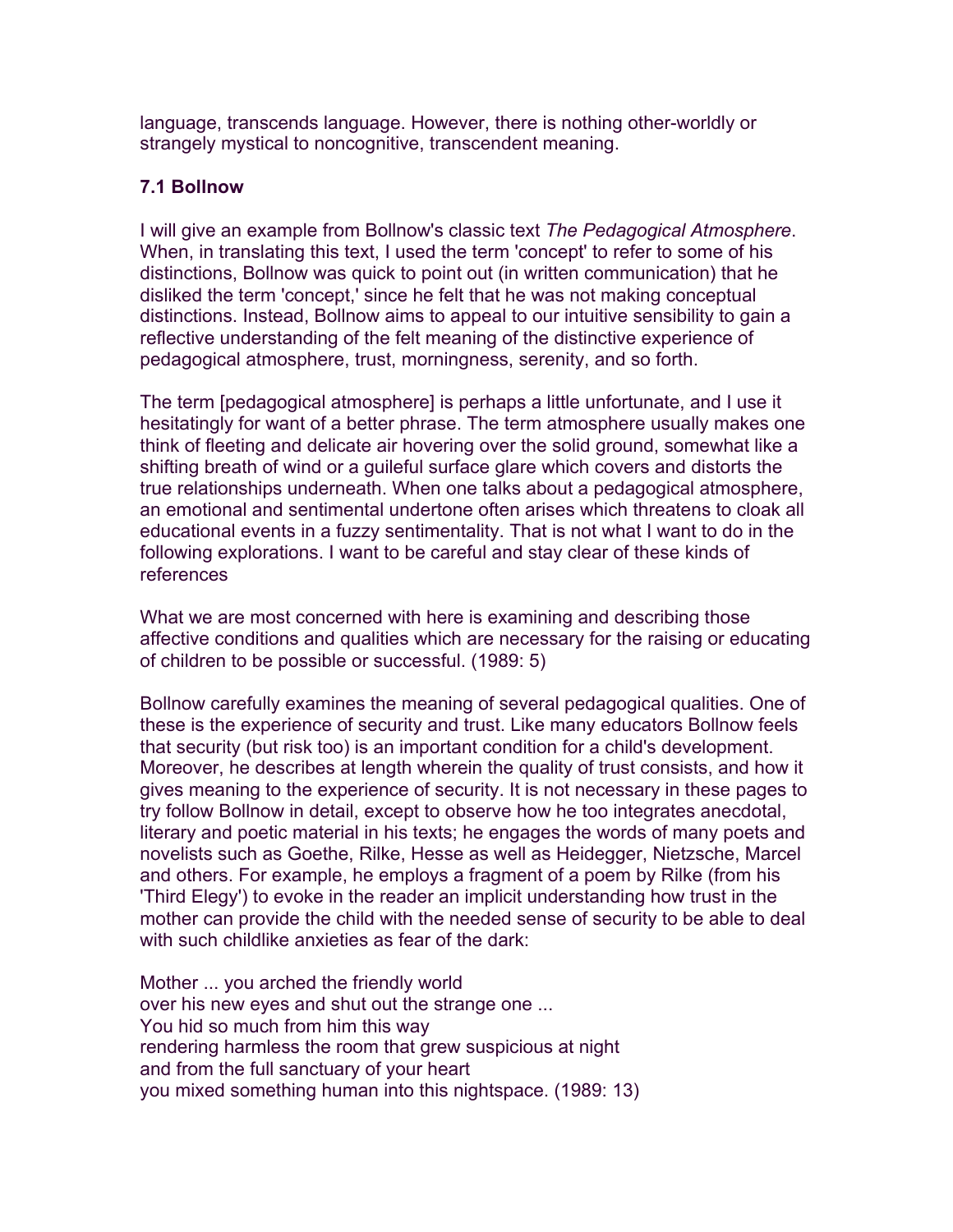Bollnow suggests that it is the mother who humanizes that which is strange in the darkness of the night-room and who can remove the threatening invasion of what is unfamiliar. She makes harmless what can be experienced as threatening, says Bollnow.

# **7.2 Cognitive and Noncognitive Meaning**

My purpose of presenting selected writings by Langeveld, Beets, and Bollnow is to show that we need to be attentive to the way that different forms of meaning are embedded in texts in a manner that provides these texts with phenomenological sensibility. Thus, we must be willing to make a (perhaps uneasy) distinction between, on the one hand, designative, informational, conceptual, expository, cognitive meaning, and, on the other hand, expressive, transcendent, evocative, poetic, noncognitive meaning. Cognitive or expository meaning refers to the semantic significations that words and discourses have in speech and writing. Noncognitive meaning refers more to the expressive quality of texts that is akin to (but not the same as) musical sense. In his wonderfully subtle text *The Poetics of Spac*e, Bachelard employs the phenomenon of 'poetic image' that effects in us, the reader, a phenomenological reverberation (1964: xxiii). The formative power of phenomenological texts lies precisely in this resonance that the poetic word can effect: 'The reverberations bring about a change of being,' says Bachelard (1964: xviii).

the image has touched the depths before it stirs the surface. And this is also true of a simple experience of reading. The image offered us by reading the poem now becomes really our own. It takes roots in us. It has been given us by another, but we begin to have the impression that we could have created it, that we should have created it. It becomes a new being in our language, expressing us by making us what it expresses; in other words, it is at once a becoming of expression, and a becoming of our being. Here expression creates being. (1964: xix)

Bachelard speaks of the necessity of poetry in his writing when he introduces his phenomenological study of the human experience of spaces: dwellings, universes, nests, corners, drawers, chests, wardrobes, and intimate immensities. Indeed, he even references the quoted remarks by the Dutch psychiatrist van den Berg, that 'poets and painters are born phenomenologists' (Bachelard 1964: xxiv). In Bachelard's phenomenology, space is not just an objective datum of the physical world. His space is not primarily dimensional space, it is human space; the same space that may endow Langeveld's child with the experience of secrecy, indeterminacy, peacefulness, inwardness; the same space that may render the strangeness of the nightroom for Bollnow's child its trusted quality in the presence of the mother.

Poetic language makes intelligible in a 'feelingly understanding' manner the space that we inhabit, encounter, and in which we dwell. In phenomenologically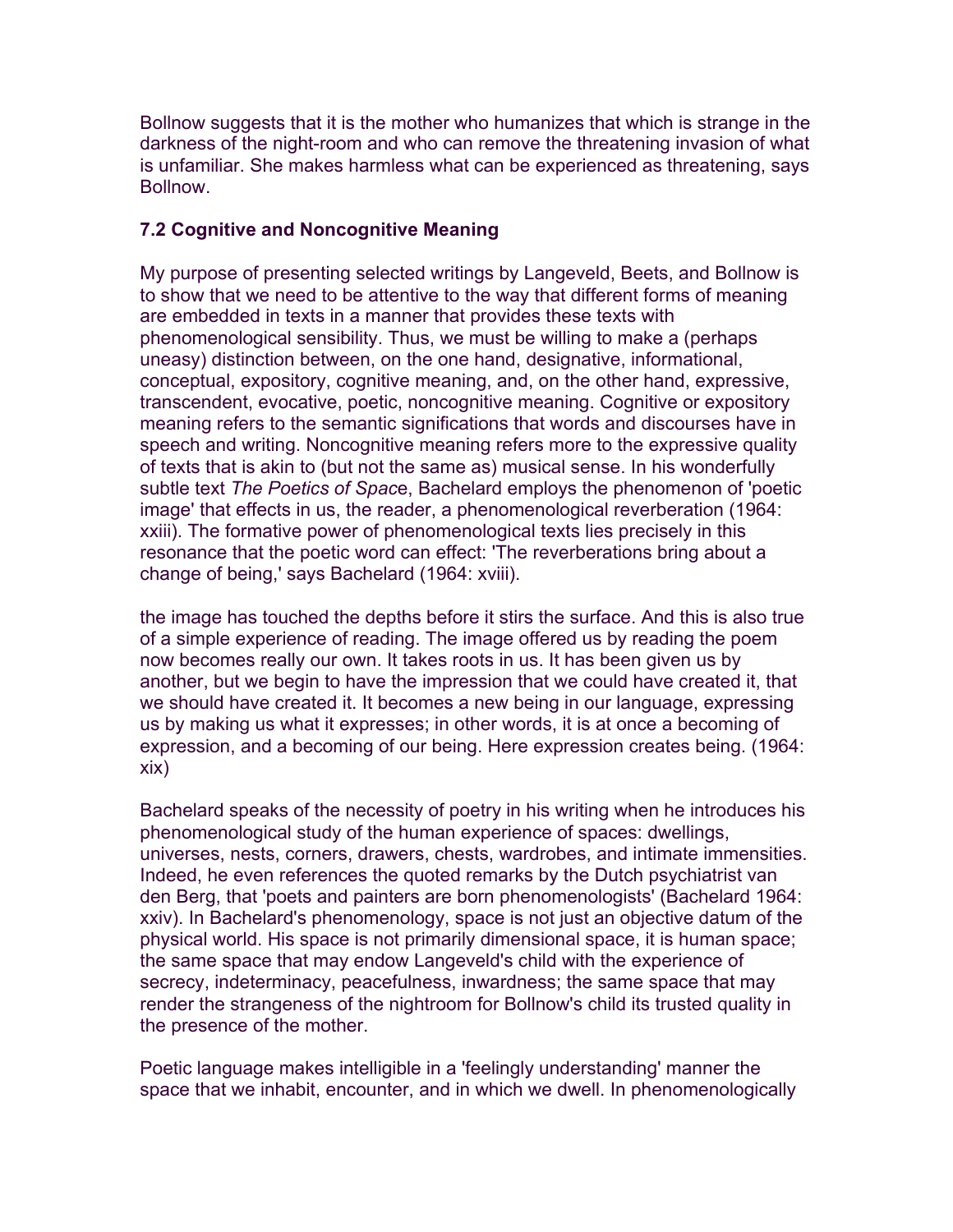interpreted space, the human being recognizes, creates, and imagines forms of being, significations of humanness. This means that phenomenology does not only explain conceptually what space is, it also explores poetically what space can mean by offering possible space experiences: space that humans can create in humanizing their world. Conceptual theoretical language by itself falls short of the phenomenological project. The atomistic tendencies of conceptual language demands abstractions for generalization, reasons for fixation, criteria for designation, and measures for referentiality.

Ihde too has suggested that while 'phenomenology, particularly in its Husserlian form, may be seen to reciprocate with the analytic philosophies of language with respect to reference, its deeper concern lies with the other tendency [of] expression' (1983: 167). The difference between designative, referential, semantic functions of language and the expressive, transcendent, poetic functions of a text is not simply an issue of interpretability. Both designative and expressive meaning involve interpretation, though in a different manner and to a different degree. I reiterate again that the language of designative and expressive meaning is not an either-or distinction. Phenomenological discourse must have cognitive meaning: argument, logic, conceptual, intellectual, and moral intelligibility. What I am arguing is that this is not enough. Phenomenological text without expressive or transcendent meaning is like a poem without poetic meaning. In these distinctions lie the challenge of phenomenological inquiry and writing. (For earlier explorations of these themes see texts cited in references by van Manen.)

## **7.3 Reading and Writing Phenomenological Text**

So, the phenomenological researcher-author needs to remain aware that noncognitive meaning refers to the special meaning that the phenomenological text evokes when it touches, addresses, intrigues, fascinates, or speaks to us- when it overflows the ordinary more literal linguistic meaning as it were. This is a challenge of writing as well as reading. Indeed, it may happen that we understand, for example, the literal meaning of a poem and yet we do not feel addressed by it. Of course, when this poem does not touch, stir, or speak to us then the question is whether we really understand its meaning at all (assuming, of course, that the text is indeed endowed with poetic value).

But the same is true for phenomenological text. We can be blind to a phenomenological description as we can be blind to a poem. By way of illustration, let us listen once more to the way that Langeveld's introduces us to that special space experience of young children. There is little doubt that Langeveld's text may speak more strongly to some readers than to other readers. He follows the child up to the attic or down into the basement of the house where things are stored: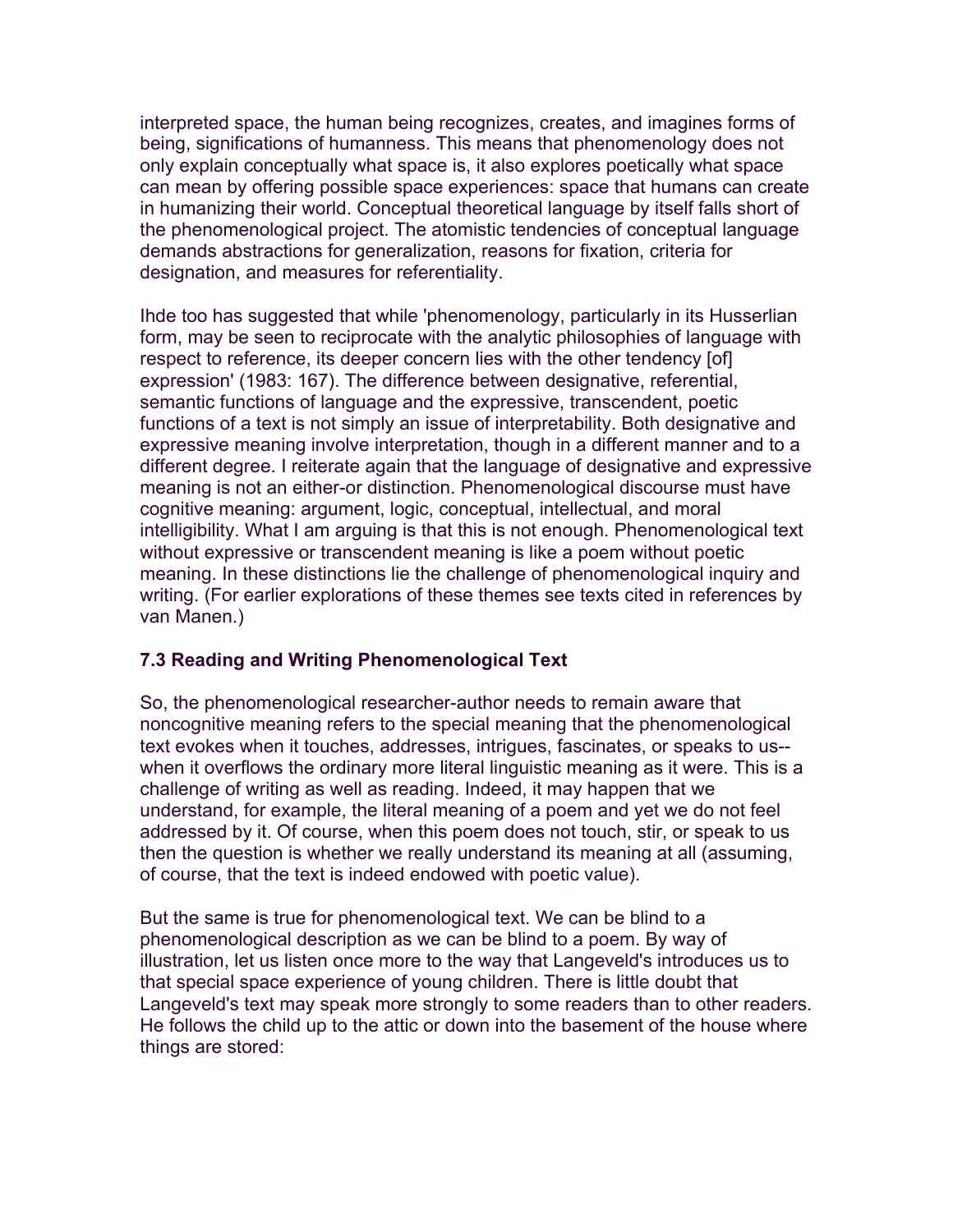There are places to crawl into and hide; there are huts and havens, places of refuge, retreats, sanctuaries, dens, caves, holes, and narrow passes to travel through. Every object assumes a meaning which best fits it and makes it a part of this landscape. Except for that familiar storage cupboard over there which we know as the 'apple keeper.' This cupboard is a stranger to the scene just because of its definite identity and significance. It shows an inscrutable and even disagreeable face. We don't want to bother with it because it obviously refuses to 'play along.' We don't expect anything from this cupboard. It will remain merely itself. Just look at it. How it stands there: heavy, dense, unmovable. And because of this immutable familiarity, it forfeits its worth and significance. It is precisely the fixed and 'everyday' character of this common cupboard which robs it of any possibilities of expression in a world where every object secures a voice of its own. Let us listen to the language spoken by these things. In listening to this language, we may gain a deeper understanding of the nature of the secret place in the world of the young child. (1983b: 183)

Will every reader find reverberation in Langeveld's text? Of course, it is possible that the very experience of the secret place is foreign to some people and therefore difficult to 'read.' But is it possible also that some of us are insensitive or blind to the expressive modality of phenomenological writing? Is a person who cannot 'read' phenomenological text able to 'write' phenomenological text? And in the case of Langeveld's text, can phenomenological blindness imply pedagogical blindness? Is someone, who is blind to phenomenological meaning inherent in 'The Secret Place in the Life of the Child' also blind to the pedagogical understanding that can be gleaned from it?

#### **References**

Bachelard G 1964. *The poetics of space*. Boston: Beacon Press.

Beekman T 1983. Human science as a dialogue with children. *Phenomenology and Pedagogy,* 1(1): 36-44.

Beets N 1964. De grote jongen. Utrecht: Erven Bijleveld. (Originally published in 1952.)

Beets N 1975. *Verstandhouding en onderscheid: een onderzoek naar de verhouding van medisch en pedagogisch denken.* Amsterdam: Boom Meppel. (Originally published in 1952.)

Bleeker H and Mulderij K 1992. The experience of motor disability. *Phenomenology and Pedagogy,* 10: 1-18.

Bollnow OF 1972. Encounter and education. *The Educational Forum.* March: 303-312; May: 465-472.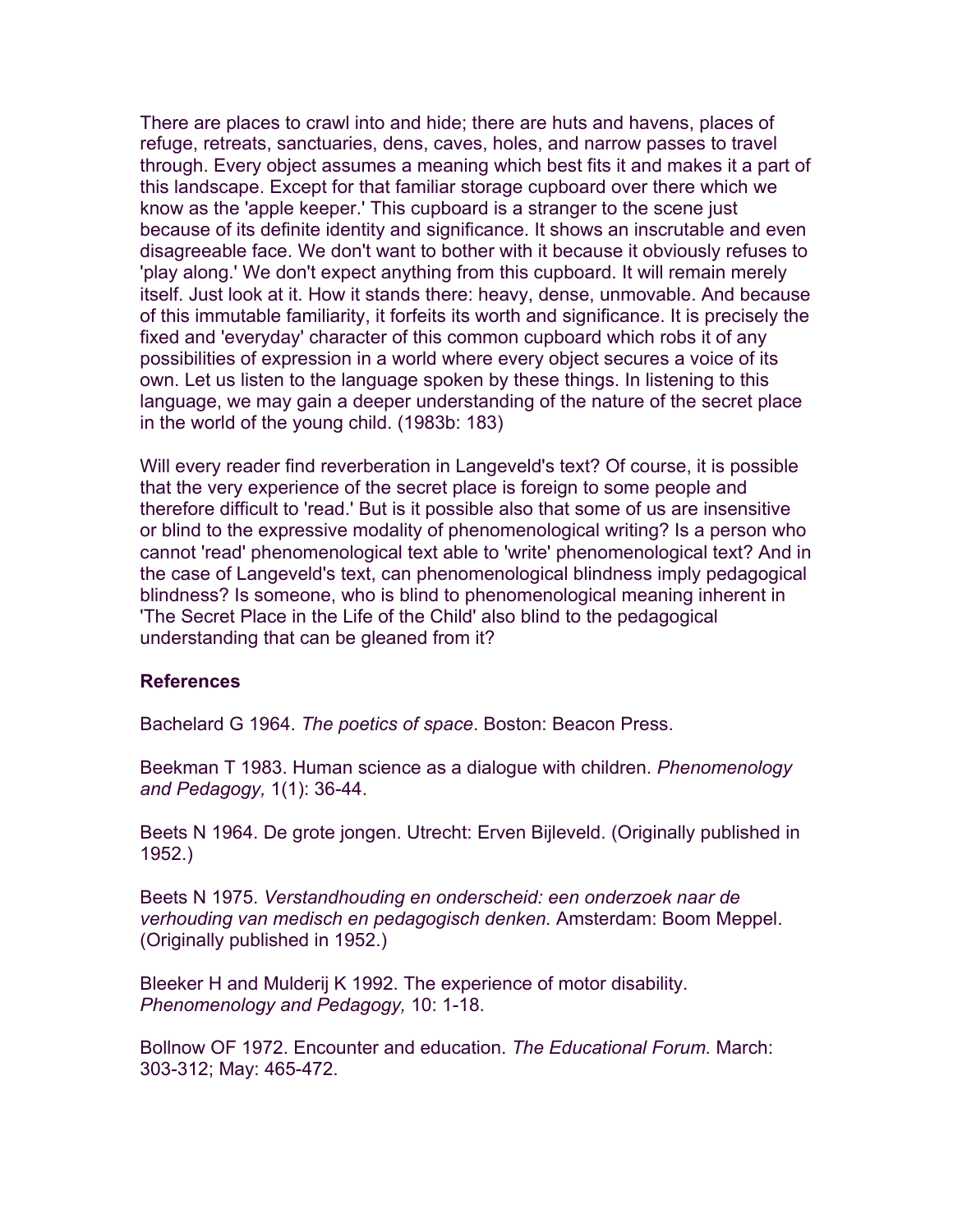Bollnow OF 1982a. On the virtues of the educator. *Education.* (20): 69-79.

Bollnow OF 1982b. On silence--findings of philosophico-pedagogical anthropology. *Universitas.* 24 (1): 41-47.

Bollnow OF 1989. The pedagogical atmosphere. *Phenomenology and Pedagogy.* 6 (3). (Originally published in 1964.)

Buytendijk FJJ 1973. *Pain.* Westport, Connecticut: Greenwood Press.

Buytendijk FJJ 1974. *Prolegomena to an anthropological physiology.* New Jersey: Humanities Press.

Buytendijk FJJ 1988. The first smile of the child. *Phenomenology and Pedagogy.*  6 (1): 15-24.

Gadamer H-G 1975. *Truth and method.* New York: Seabury.

Gadamer H-G 1986. *The relevance and the beautiful.* Cambridge: Cambridge University Press.

Giorgi A 1970. *Psychology as a human science: a phenomenologically based approach.* New York: Harper and Row.

Greene M 1973. *Teacher as stranger.* New York: Wadsworth.

Greene M 1985. Consciousness and the public space: Discovering a pedagogy. *Phenomenology and Pedagogy.* 3 (2): 69-83.

Heidegger M 1962. *Being and time.* New York: Harper & Row.

Heidegger M 1971. *Poetry, language, thought.* New York: Harper & Row.

Heidegger M 1977. *Basic writings.* New York: Harper & Row.

Hellemans M 1984. Questioning the meaning of pedagogical responsibility. *Phenomenology and Pedagogy,* 2 (2): 124-129.

Hellemans M 1990. The challenge of post-modernism. *Phenomenology and Pedagogy,* (8): 3-16.

Ihde D 1983. *Existential technics.* Albany: Suny Press.

Kockelmans JJ 1972. Language, Meaning, and Ek-sistence. In Kockelmans JJ (ed). *On Heidegger and language.* Evanston: Northwestern University Press.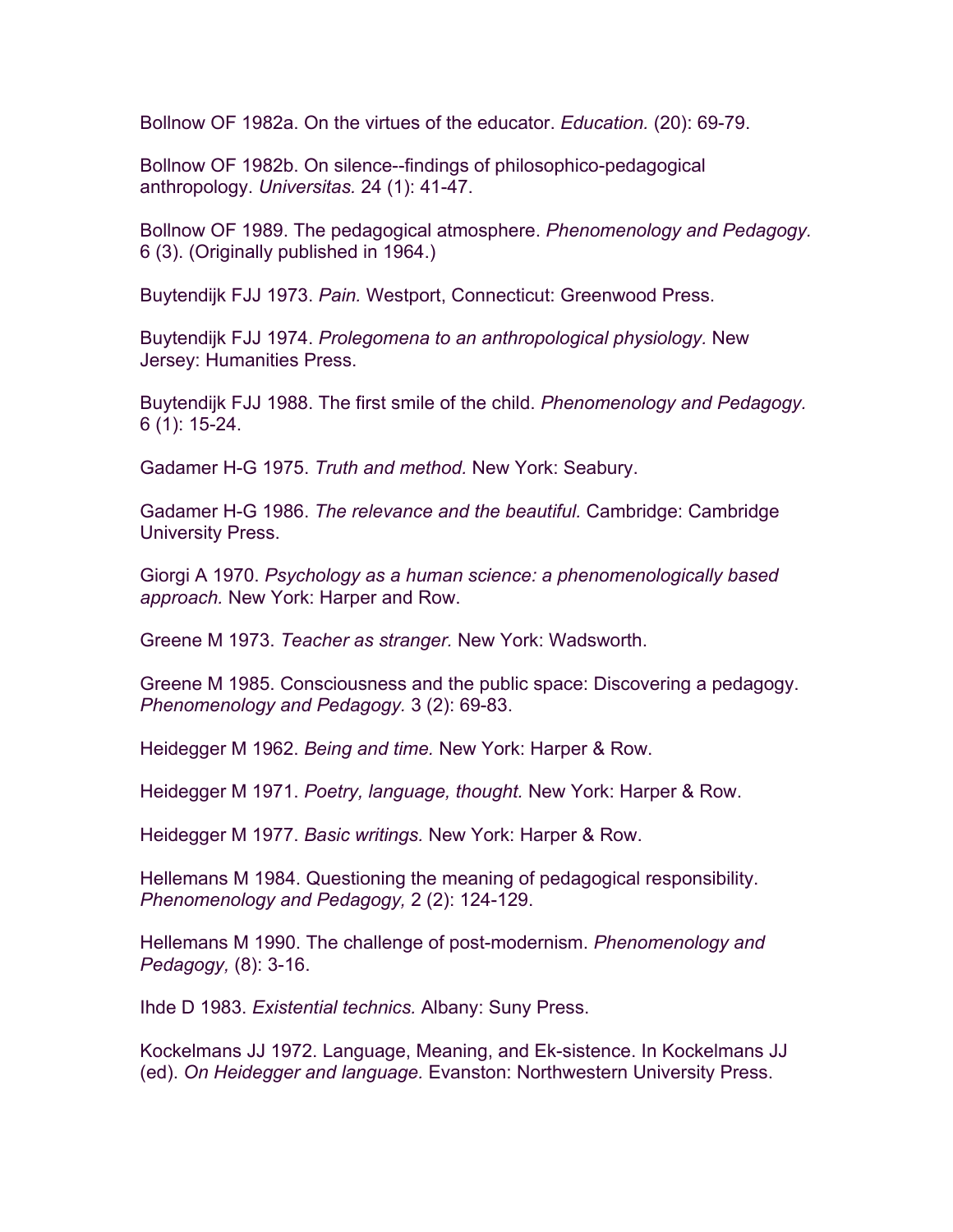Kockelmans JJ 1987. *Phenomenological psychology: The Dutch school.*  Dordrecht/Boston: Martinus Nijhoff Publishers.

Langeveld MJ 1967. *Scholen maken mensen.* Purmerend: J. Muusses

Langeveld MJ 1971. *Erziehungskunde und wirklichkeit.* Braunschweig: Georg Westermann Verlag.

Langeveld MJ 1972. *Capita uit de algemene methodologie der opvoedingswetenschap.* Groningen: Wolters-Noordhoff.

Langeveld MJ 1979. *Beknopte theoretische pedagogiek*. Groningen: Wolters-Noordhoff. (Originally published in 1943.)

Langeveld MJ 1983a. The stillness of the secret place. *Phenomenology and Pedagogy.* 1(1): 11-17. (Originally published in 1953.)

Langeveld MJ 1983b. The secret place in the life of the child. *Phenomenology and Pedagogy.* 1 (2): 181-194. (Originally published in 1953.)

Langeveld MJ 1984. How does the child experience the world of things? *Phenomenology and Pedagogy.* 2 (3): 215-223.

Langeveld MJ 1987. What is the meaning of being and having a father? *Phenomenology and Pedagogy.* 5 (1): 5-21.

Levering B 1992. The language of disappointment: On the language analysis of feeling words. *Phenomenology and Pedagogy.* (10): 53-74.

Linschoten J 1953. Aspecten van de sexuele incarnatie. In van den Berg JH and Linschoten J (eds) *Persoon en wereld.* Utrecht: Erven J Bijleveld.

Lippitz W 1983. The child's understanding of time. *Phenomenology and Pedagogy.* 1 (2): 172-180.

Lippitz W 1986. Understanding children, communicating with children: approaches to the child within us, before us, and with us. *Phenomenology and Pedagogy.* 4 (3): 56-65.

Loch W 1986. Possibilities of the father role. *Phenomenology and Pedagogy.* 4 (3): 66-77.

Marcel G 1949. *Being and having.* London: De Dacre Press.

Merleau-Ponty M 1962. *Phenomenology of perception.* London: Routledge & Kegan Paul.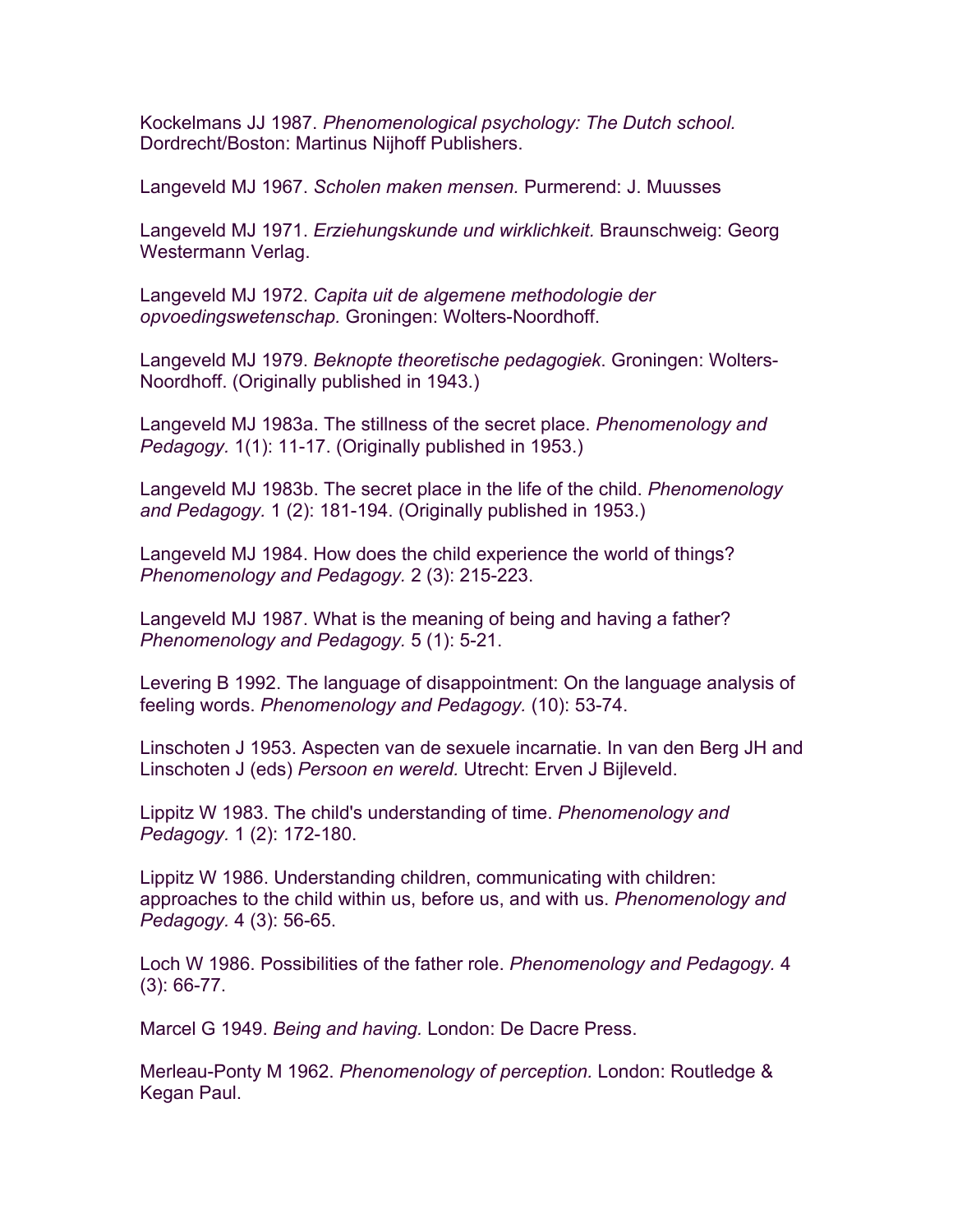Merleau-Ponty M 1964. *Signs.* Evanston: Northwestern University Press.

Merleau-Ponty M 1968. The visible and and invisible. Evanston: Northwestern University Press.

Merleau-Ponty M 1973. *The prose of the world.* Evanston: Northwestern University Press.

Meyer-Drawe K 1986. *Kaleidoscope of experiences: The capability to be surprised by children.* Phenomenology and Pedagogy. 4 (3): 48-55.

Mollenhauer K 1991. Fingerplay: a pedagogical reflection. *Phenomenology and Pedagogy.* Vol. 9: 286-300.

Moustakas C 1994. *Phenomenological Research Methods. T*housand Oaks: Sage.

Perquin N 1964. *Pedagogiek*. Roermond: J.J. Romen en Zonen.

Sartre J-P 1956. *Being and nothingness.* New York: Philosophical Library.

Strasser S 1963. *Opvoedingswetenschap en opvoedingswijsheid.* 's-Hertogenbosch: L.C.G. Malmberg.

Van den Berg JH and Linschoten J (eds) 1953. *Persoon en wereld.* Utrecht: Erven J. Bijleveld.

Van den Berg JH 1972a. *A different existence*. Pittsburgh: Duquesne University Press. (Originally published in 1964 as *De psychiatrische patient.* Nijkerk: Callenbach.)

Van den Berg JH 1972b. Dubious maternal affection. Pittsburgh: Duquesne University Press.

Van den Berg JH 1975. *The changing nature of man: introduction to a historical psychology.* New York: Dell Publishing.

Van den Berg JH 1989. *Hooligans.* Nijkerk: Callenbach.

Vandenberg D 1969. *Non-violent power in education.* Educational Theory. 3(1): 49-57.

Vandenberg D 1971. *Being and education: an essay in existential phenomenology.* Englewood Cliffs, NJ: Prentice-Hall.